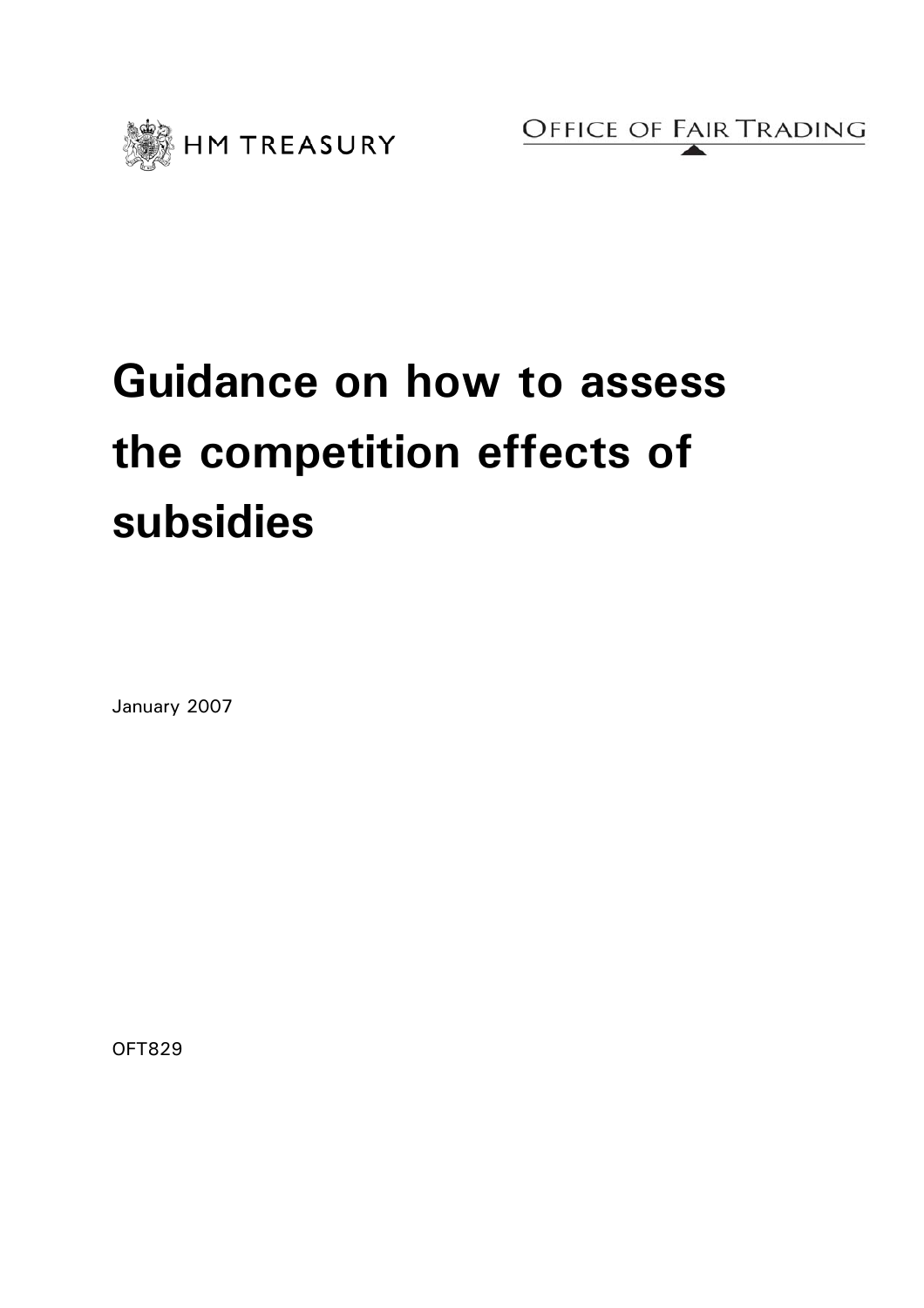## **© Crown copyright 2007**

This publication (excluding the OFT logo, Royal Coat of Arms and departmental logos) may be reproduced free of charge in any format or medium provided that it is reproduced accurately and not used in a misleading context. The material must be acknowledged as crown copyright and the title of the publication specified.

Published with the permission of HM Treasury on behalf of the Controller of Her Majesty's Stationery Office.

Any enquiries relating to the copyright in this document should be sent to:

**HMSO** Licensing Division St Clements House 2-16 Colegate Norwich NR3 1BQ Fax: 01603 723000

E-mail: hmsolicensing@cabinet-office.x.gsi.gov.uk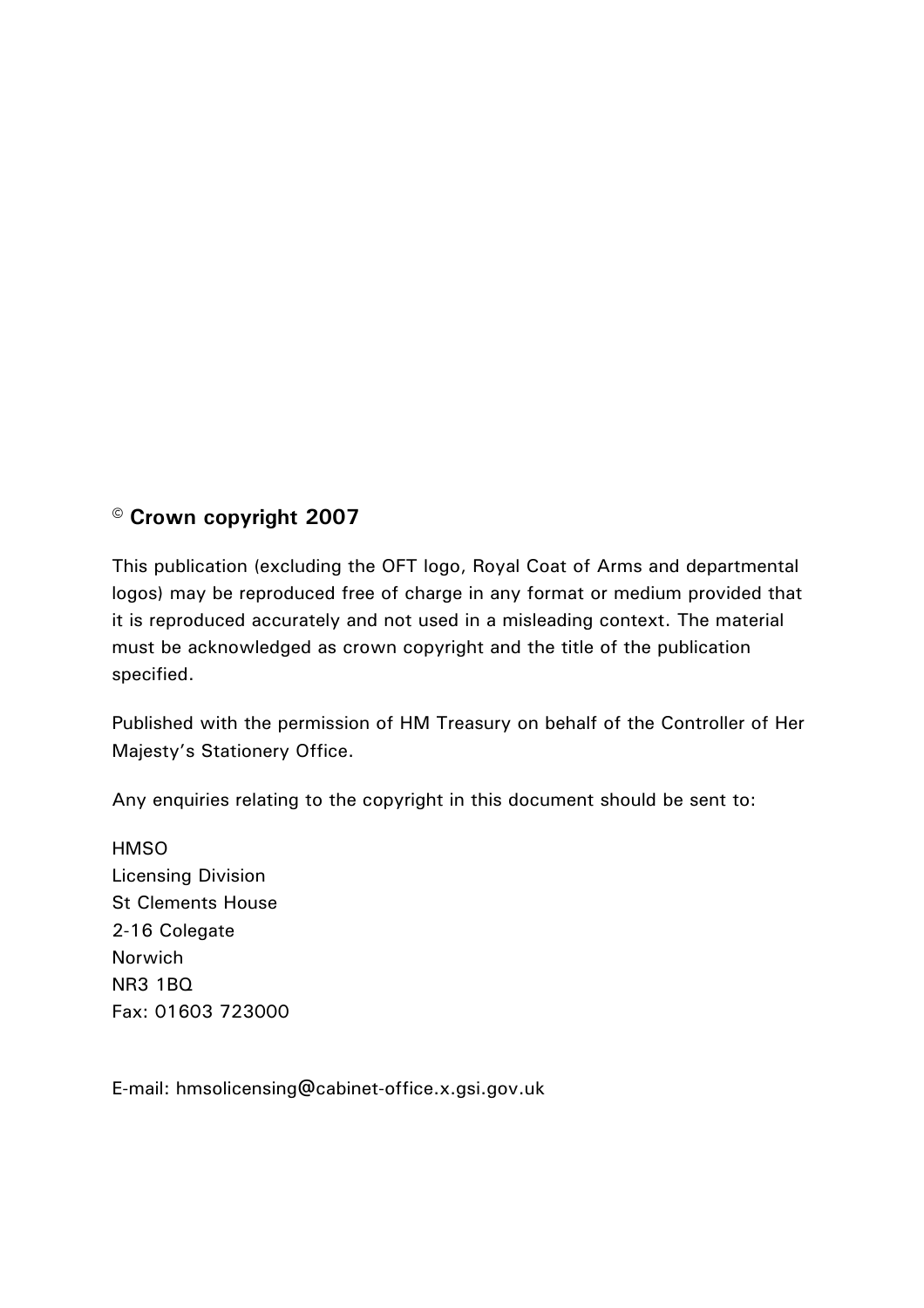## **CONTENTS**

| Chapter/Annexe |                                                                                |    |
|----------------|--------------------------------------------------------------------------------|----|
|                | Introduction                                                                   |    |
|                | 2 The rationale for assessing competition effects<br>when appraising subsidies | 10 |
| 3              | Scope of the guidance                                                          | 12 |
|                | 4 The competition assessment                                                   | 19 |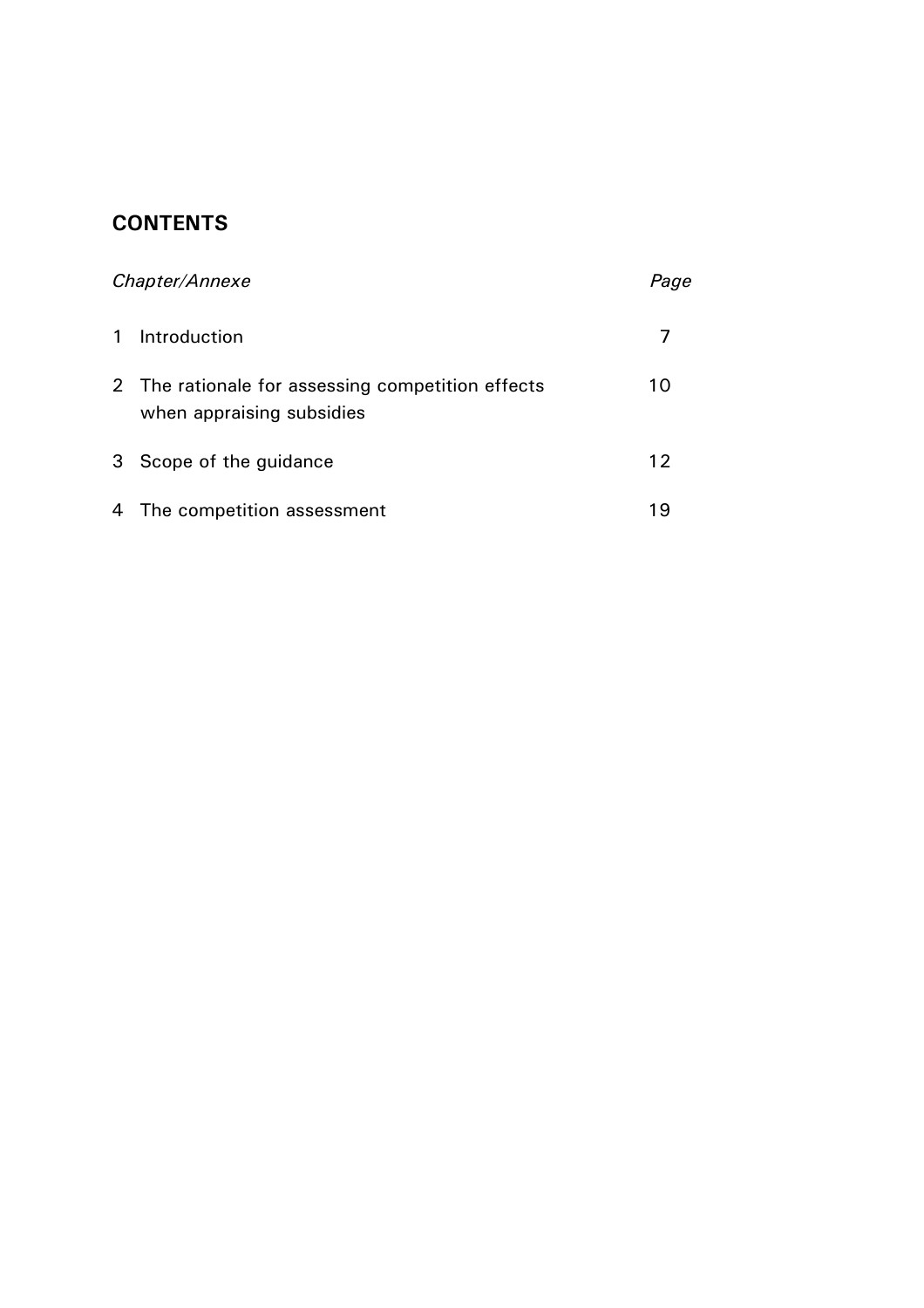## **The guidance in brief**

 $\overline{a}$ 

The objective of this guidance is to enable subsidy providers to assess whether a proposed subsidy is likely to have a significant effect on competition and, if this is the case, incorporate this effect into the wider appraisal of the subsidy.

The guidance applies to subsidies that carry the highest risk of distorting competition. These are subsidies of more that £500,000 to an individual firm which has a market share exceeding 5 to [1](#page-3-0)0 per cent of the affected market.<sup>1</sup> <sup>[2](#page-3-1)</sup>

Subsidy granted in the following circumstances is excluded from further assessment:

- situations in which commercial or non-commercial bodies are paid for undertaking specific tasks in line with public sector procurement rules or for undertaking a statutory obligation, and
- situations in which the support is state aid that has been permitted under the Community guidelines on State Aid to promote risk capital investments in small and medium sized enterprises, or the Community Framework for State Aid for Research, Development and Innovation.

The assessment of such supports should examine whether either of the following adverse effects on competition are likely:

> • the subsidy changes the market so that there is a greater risk of abusive behaviour. This is possible if, as a consequence of the subsidy

<span id="page-3-0"></span><sup>&</sup>lt;sup>1</sup> The term 'subsidy' means a grant, soft-loan, loan guarantee, tax break or benefit in kind granted through government resources that affects the costs of at least one recipient undertaking. Included in this definition are supports for non-commercial bodies in circumstances in which they compete with commercial enterprises.

<span id="page-3-1"></span> $2$  The guidance need only be applied when all three criteria are met.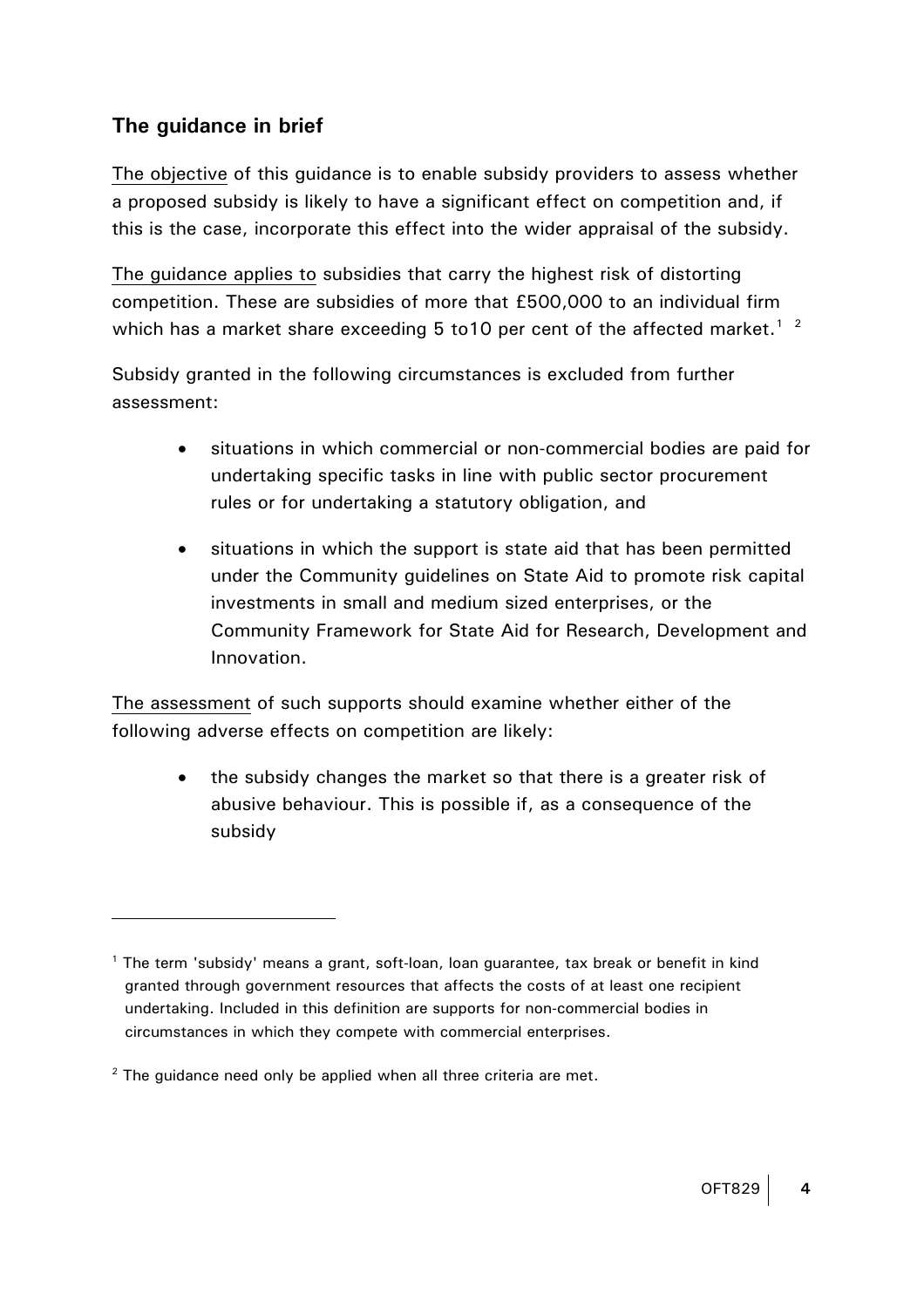- the recipient increases its market share to a level at which it has power to behave independently of competitive pressures, allowing it to raise its prices profitably
- there is consolidation amongst competitors to an extent that reduces competition or increases the risk of collusion, or
- entry barriers are raised that insulate the firms in the industry from competitive pressure.
- the subsidy undermines the mechanisms for ensuring efficiency in the market to an extent that:
	- competitors are forced to exit the market, reduce their long-term investment or reduce employment, for example, in order to ensure their short-term survival
	- the subsidy recipient is under less financial pressure to be competitive
	- an inefficient recipient is able to remain in the market, or
	- it is worthwhile for market participants to spend significant sums of money seeking out subsidies.

These outcomes depend on a number of factors including the size of the subsidy, whether the subsidy can be used at the recipient's discretion and the strength of competition in the recipient's market.

If this analysis indicates that significant effects, such as the ones above, are likely then the subsidy provider should consider redesigning the subsidy in order to reduce these. Remaining significant effects should be incorporated into the overall appraisal of the costs and benefits of the subsidy as required by the Green Book and other appraisal guidance, such as the Scottish Public Finance Manual, based on it. In the case that this tips the balance such that the expected costs of the subsidy exceed its benefits, then the subsidy award should be reconsidered.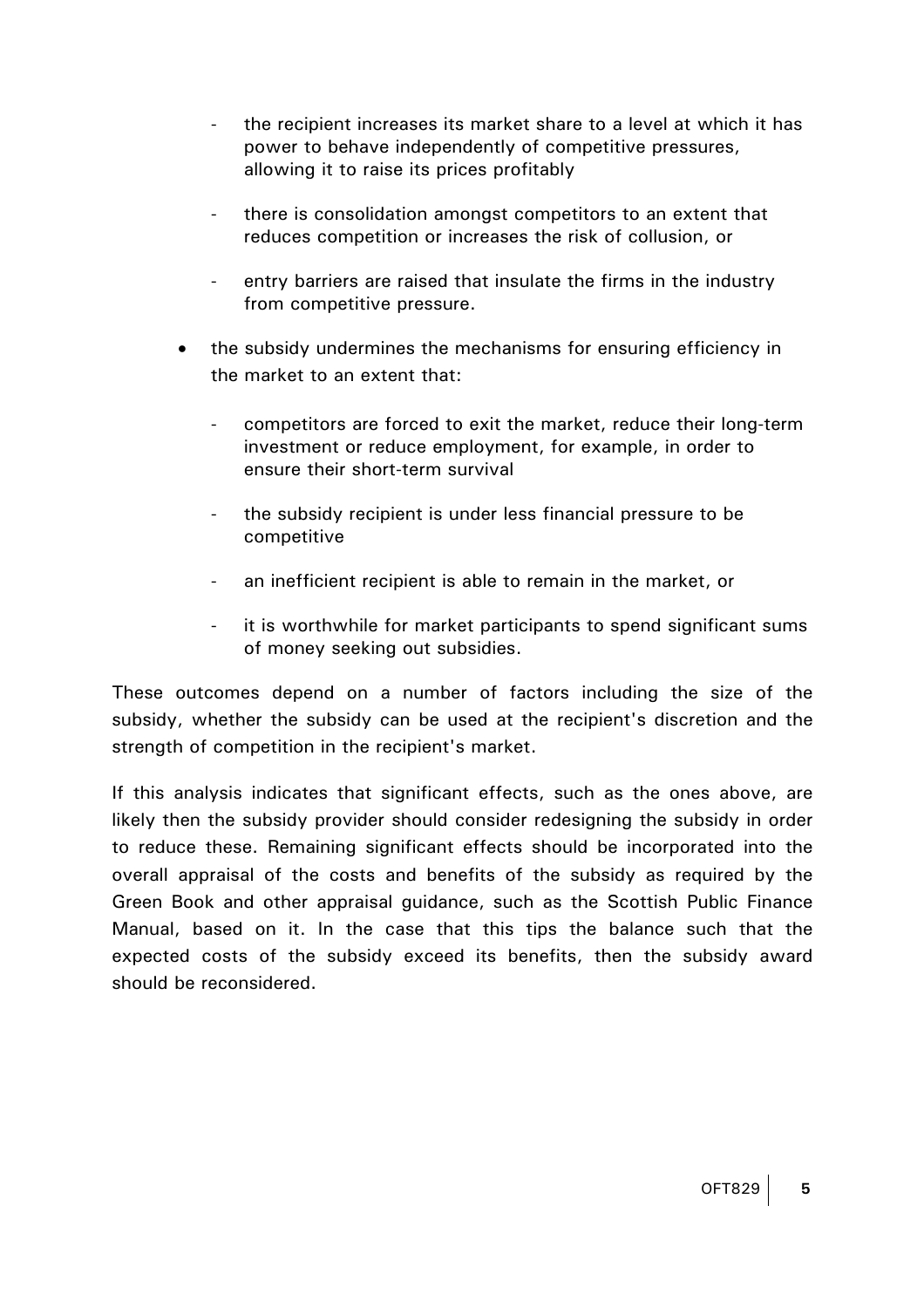Almost all UK subsidies are state aid, and therefore need to comply with the European State Aid rules.<sup>[3](#page-5-0)</sup> These rules place legal obligations on Member States which must be adhered to regardless of the application of this guidance.

<span id="page-5-0"></span><sup>&</sup>lt;sup>3</sup> The State Aid Policy Unit in DTI can provide advice on compliance with state aid rules. See also [www.dti.gov.uk/bbf/state-aid/index.html](http://www.dti.gov.uk/bbf/state-aid/index.html) and [www.dti.gov.uk/files/file13713.pdf.](http://www.dti.gov.uk/files/file13713.pdf)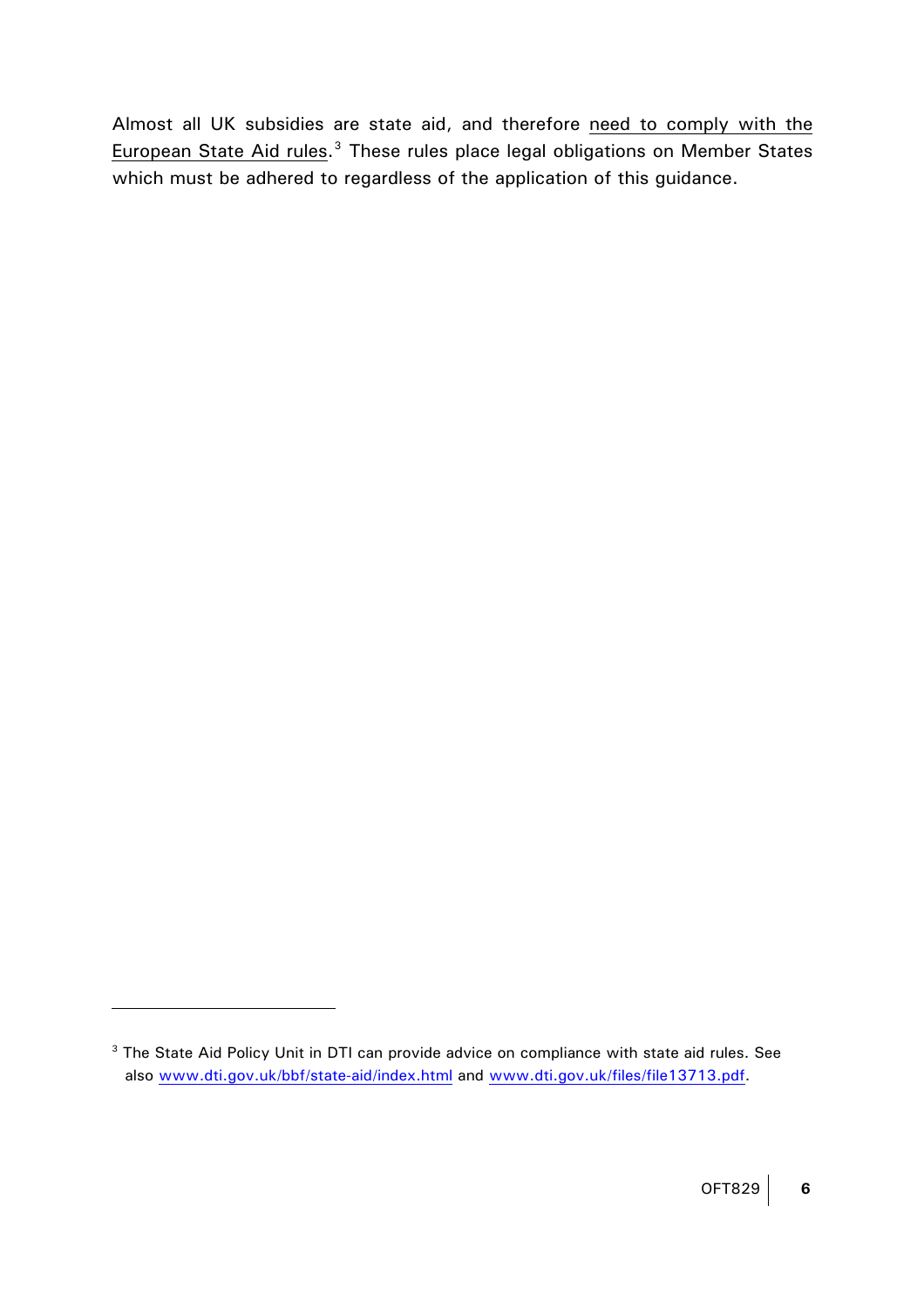## <span id="page-6-0"></span>**1 INTRODUCTION**

- 1.1 There are a wide variety of government activities that provide support to those engaged in production or provision of a commercial service. For the purposes of this report 'subsidy' is defined as a grant, soft-loan, loan guarantee, tax break or benefit in kind granted through government resources that affects the costs of at least one recipient undertaking. The term 'undertaking' covers any natural or legal person engaged in economic activity, regardless of its legal status and the way in which it is financed.<sup>[4](#page-6-1)</sup> Situations in which commercial or non-commercial bodies are paid for undertaking specific tasks in line with public sector procurement rules or for undertaking a statutory obligation are also excluded from this guidance.
- 1.2 Subsidies are used to promote a wide variety of government policies and address a range of market failures. For example, the government invests in Regional Venture Capital Funds to enable them to provide start-up and growth funding to small enterprises. Infrastructure development by private firms has been supported in some areas. Grants are sometimes used to promote cultural and recreational facilities.
- 1.3 An unintended consequence of subsidies is that these can distort competition between firms undertaking similar activities, particularly when subsidies are large and only available to a selection of the firms that compete with each other.
- 1.4 This guidance explains why it is important to consider the effects of any proposed subsidy on competition and sets out guidance for assessment of subsidies that carry a particularly high risk of distorting competition.

<span id="page-6-1"></span><sup>&</sup>lt;sup>4</sup> The meaning of 'undertaking' has been set out in European Community law. It includes social and government enterprises where these are engaged in economic activities. In this guidance we will use the word 'firm'.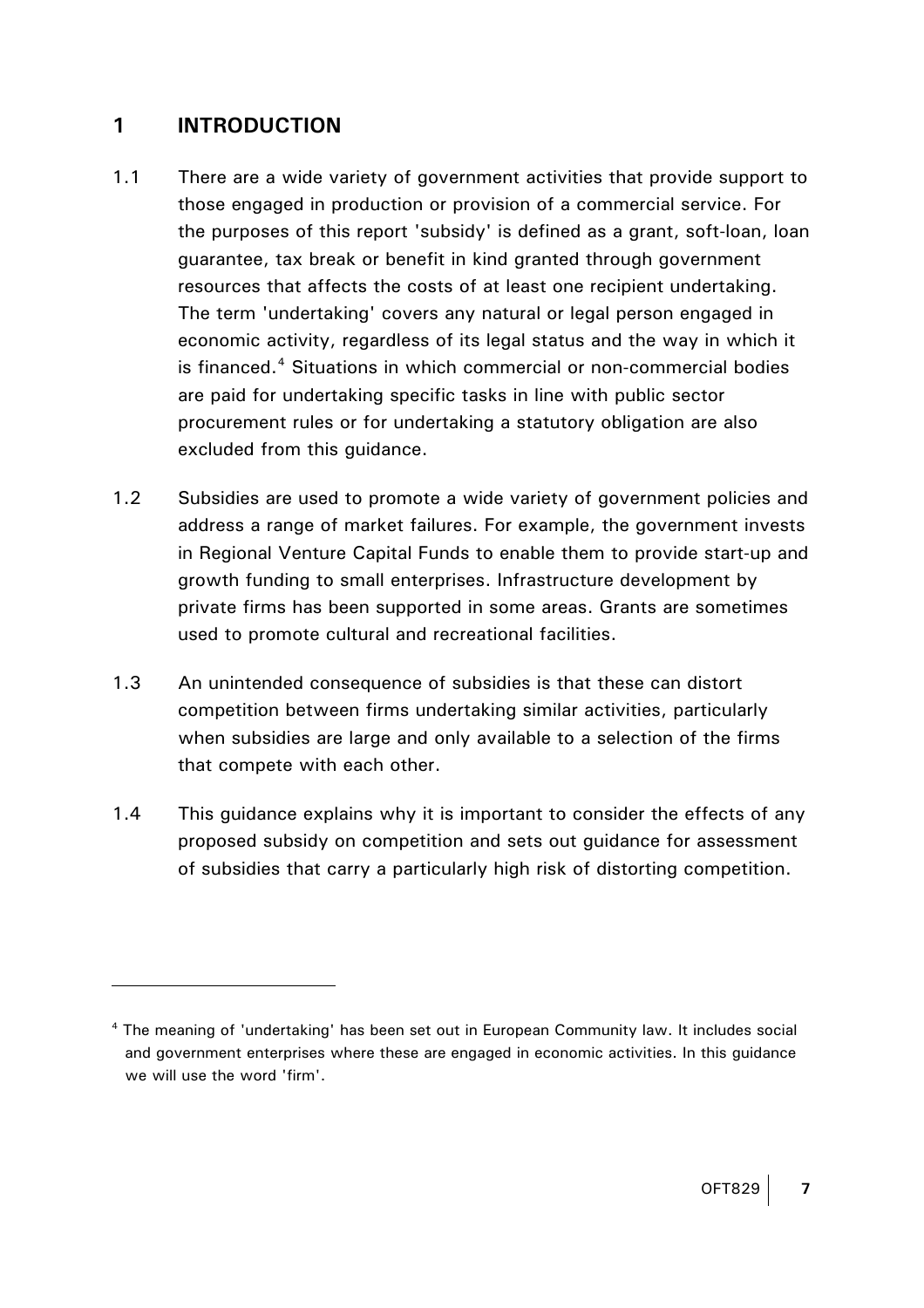- 1.5 The guidance allows a subsidy provider to reach one of three conclusions:
	- the subsidy is unlikely to distort competition significantly
	- the subsidy is likely to give rise to significant distortions to competition but, when the total benefits and costs are considered, the subsidy is justified as it generates an overall benefit
	- the subsidy is likely to give rise to distortions to competition that outweigh the benefits that would arise from it.
- 1.6 Responsibility for the assessment of competition lies with the government department or agency that is responsible for the introduction or renewal of the subsidy. In this way, any detriment to competition can be examined alongside the other costs and benefits of the proposed subsidy.

## **Relationship to state aid rules**

- 1.7 Almost all subsidies are state aid, as defined by article 87(1) of the EC Treaty. As such it is necessary for these to comply with European state aid rules. This guidance is designed to ensure that subsidies which are approved under the European State Aid rules (and the few subsidies that are not state aid), but which carry the risk of distorting competition are subject to a competition assessment before they are awarded.<sup>[5](#page-7-0)</sup> Aid providers should find that it becomes easier to persuade the Commission to approve aid, if the aid requires notification to Brussels, if a competition assessment has been done in line with this guidance.
- 1.8 The state aid rules are currently undergoing a process of reform in order that the decision of whether or not to permit an aid is based much more closely on an economic view of whether that aid will distort trade and competition. The UK government is supporting these reforms. **For this**

<span id="page-7-0"></span><sup>5</sup> See note 3.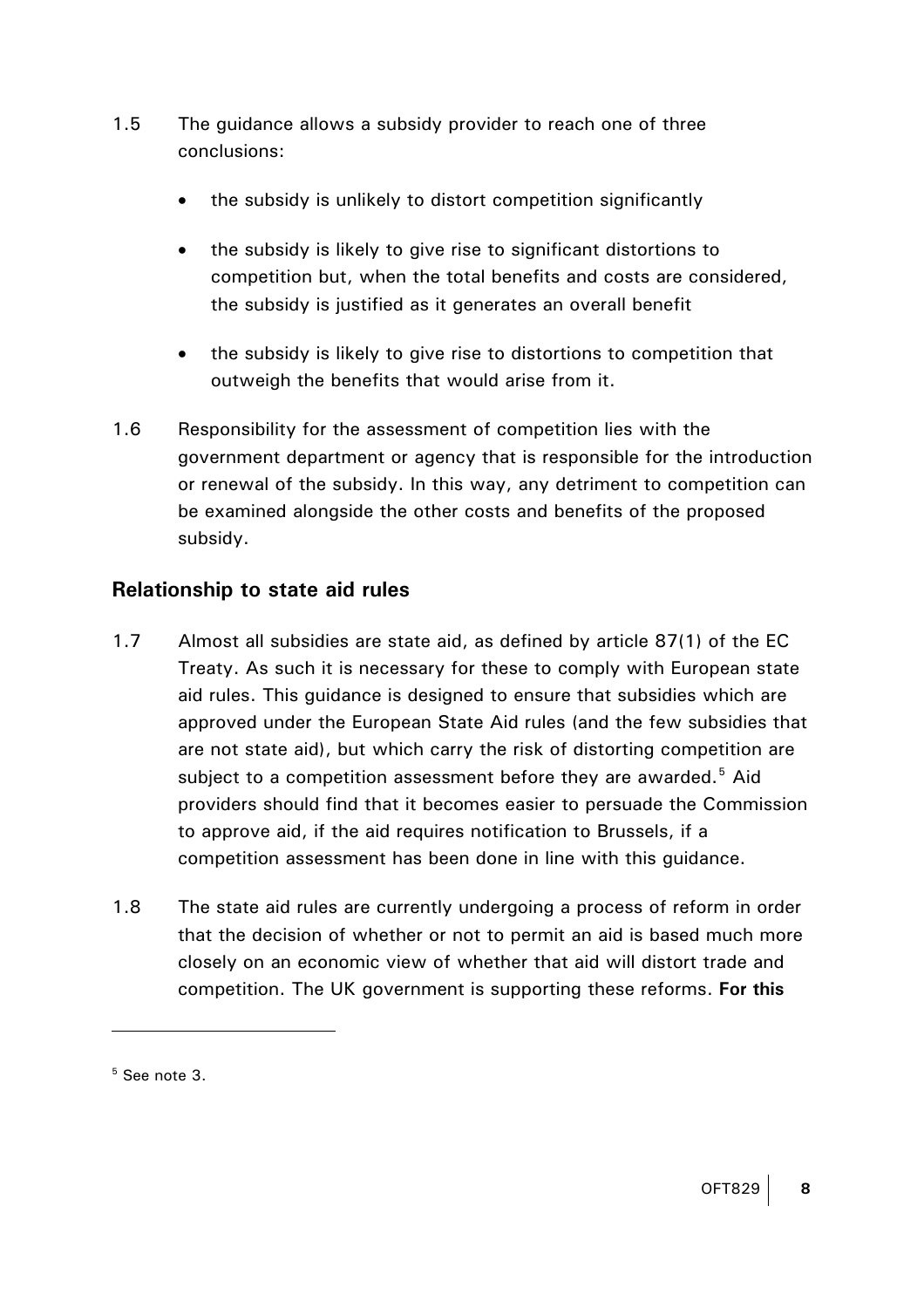**reason aid that is approved under a reformed State Aid guideline that includes a balancing test or similar economic assessment is exempt from further competition assessment at the national level.** 

#### **Structure of the guidance**

- 1.9 The structure of the guidance is as follows:
	- section 2 gives the rationale for assessing competition effects when appraising subsidies
	- section 3 gives further detail on the scope of the guidance, and
	- section 4 sets out the competition assessment.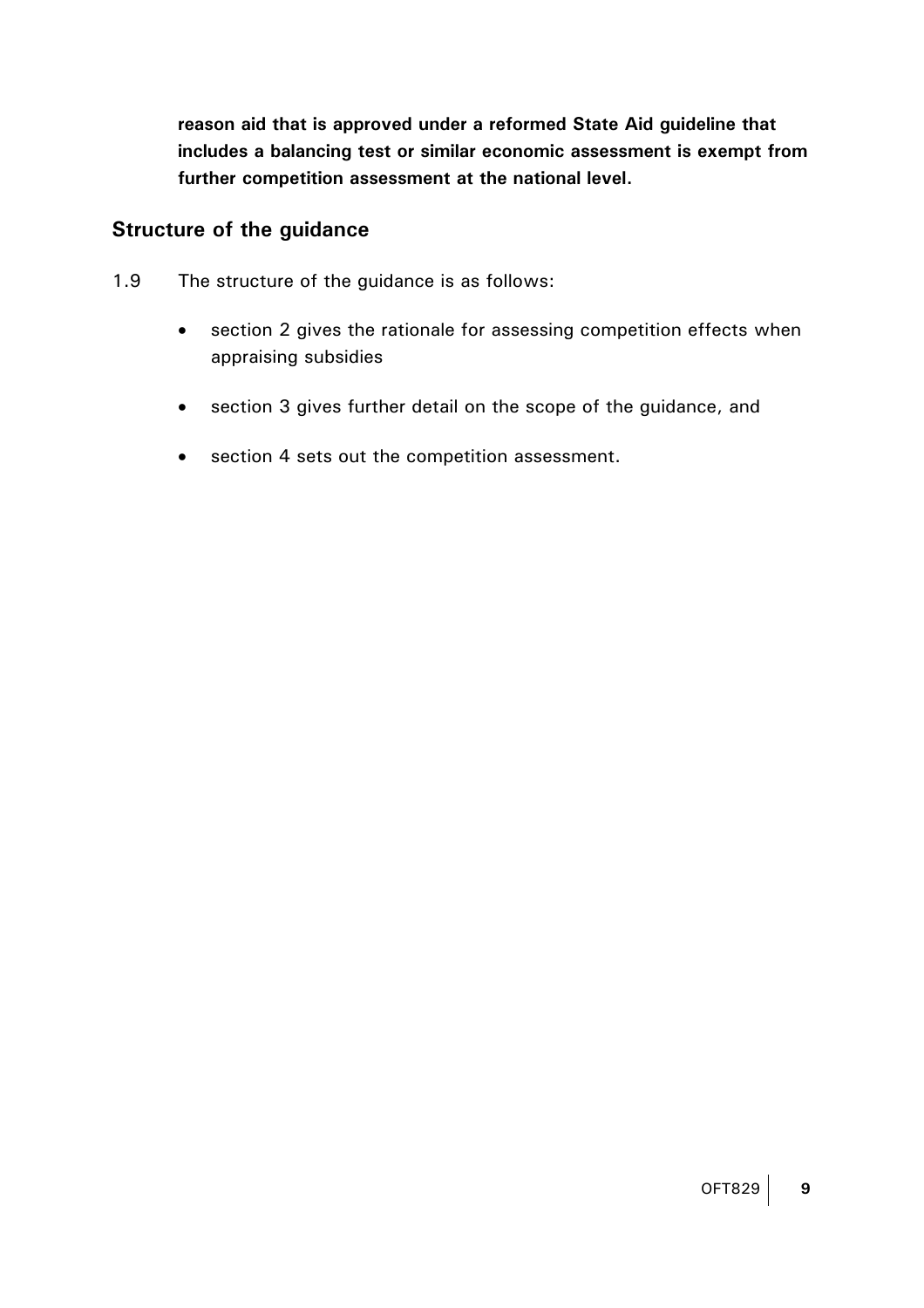## <span id="page-9-0"></span>**2 THE RATIONALE FOR ASSESSING COMPETITION EFFECTS WHEN APPRAISING SUBSIDIES**

2.1 This section describes the effect that subsidies may have on competition.

#### **How subsidies may distort competition**

- 2.2 Efficient competitive markets are created by a process of rivalry between firms engaging in a commercial struggle to be profitable. Competition, through efficient markets, delivers lower prices, greater choice and more popular products to consumers.<sup>[6](#page-9-1)</sup>
- 2.3 The provision of subsidies to a recipient will impact on the recipient's costs (either fixed or variable) and so will affect its decisions concerning what to produce, how much to produce, how to produce it and what to charge for it.
- 2.4 If a subsidy recipient's actions are affected, competing firms may also react by adjusting their behaviour. In response, subsidy recipients may adjust their behaviour again prompting second round and third round effects.
- 2.5 A subsidy may be given to address a market failure. For example, it has been suggested that the market on its own fails to generate enough training because firms do not take into account the wider benefit to the economy of training. A subsidy scheme could be used to encourage all firms to undertake more training to raise the total amount to the appropriate level. Alternatively a large subsidy could be given to a single firm to enable it to increase its training. Whilst both subsidies would address the market failure, the latter is likely to distort competition significantly as the recipient's competitors become less able to compete.

<span id="page-9-1"></span><sup>6</sup> For a more extensive summary see the OFT's *Guidelines for Competition Assessment: A guide for policy makers completing Regulatory Impact Assessments*, Chapter 2.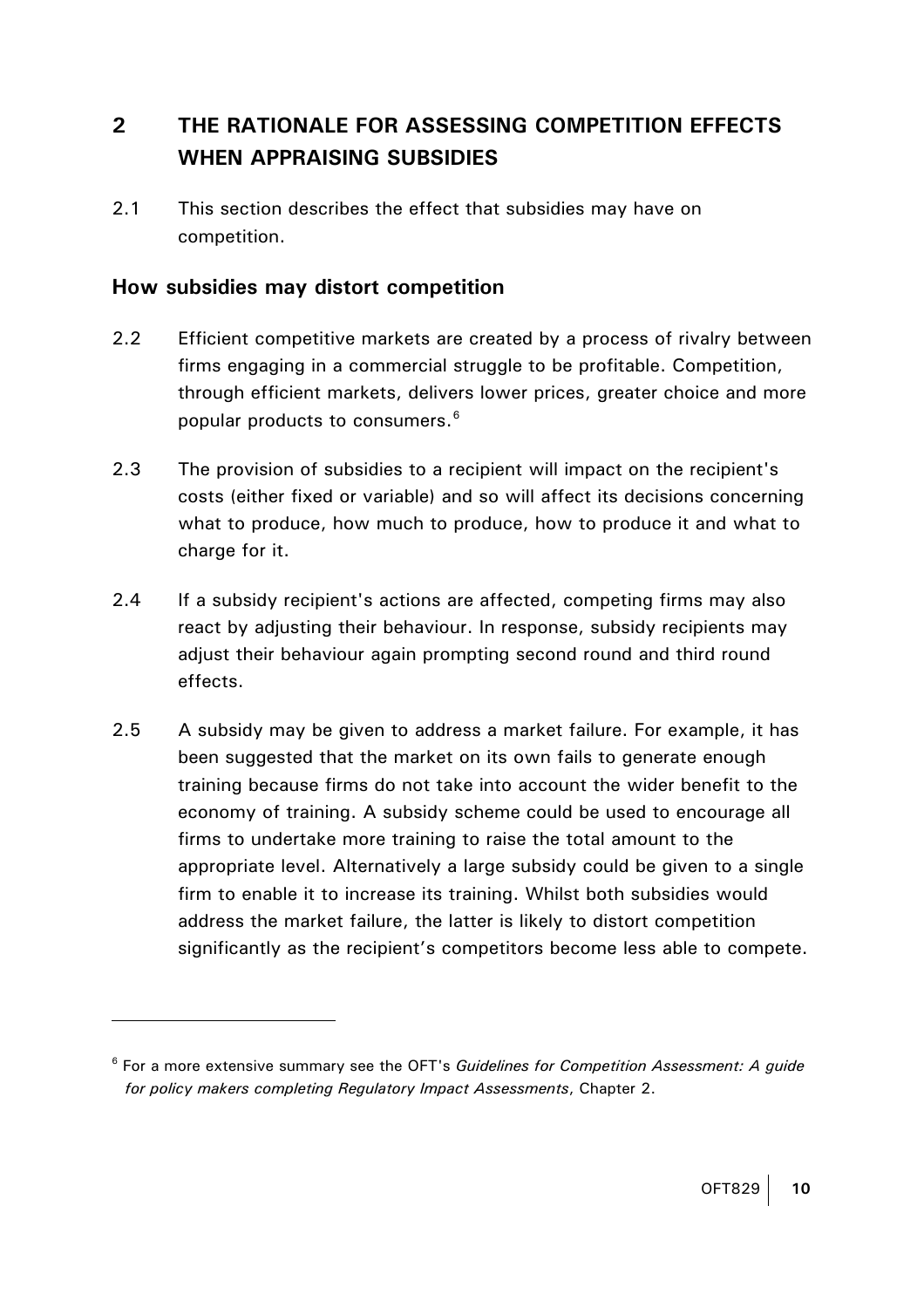- 2.6 The above case is an extreme example. However, giving some firms an advantage over their competitors in a smaller way can still affect the actions of the firms in the market. These changes could affect the efficiency with which the market allocates goods and determines prices. Specifically a subsidy could have the following effects:
	- it changes the market so that there is a greater risk of abusive behaviour. This is possible if, as a consequence of the subsidy
		- the recipient increases its market share to a level at which it has power to behave independently of competitive pressures, allowing it to raise its prices profitably
		- there is consolidation amongst competitors to an extent that reduces competition or increases the risk of collusion
		- entry barriers are raised that insulate the firms in the industry from competitive pressure.
	- it undermines the mechanisms for ensuring efficiency in the market to an extent that
		- competitors are forced to exit the market, reduce their long-term investment or reduce employment, for example, in order to ensure their short-term survival, or
		- the subsidy recipient is under less financial pressure to be competitive
		- an inefficient recipient is able to remain in the market
		- it is worthwhile for market participants to spend significant sums of money seeking out subsidies.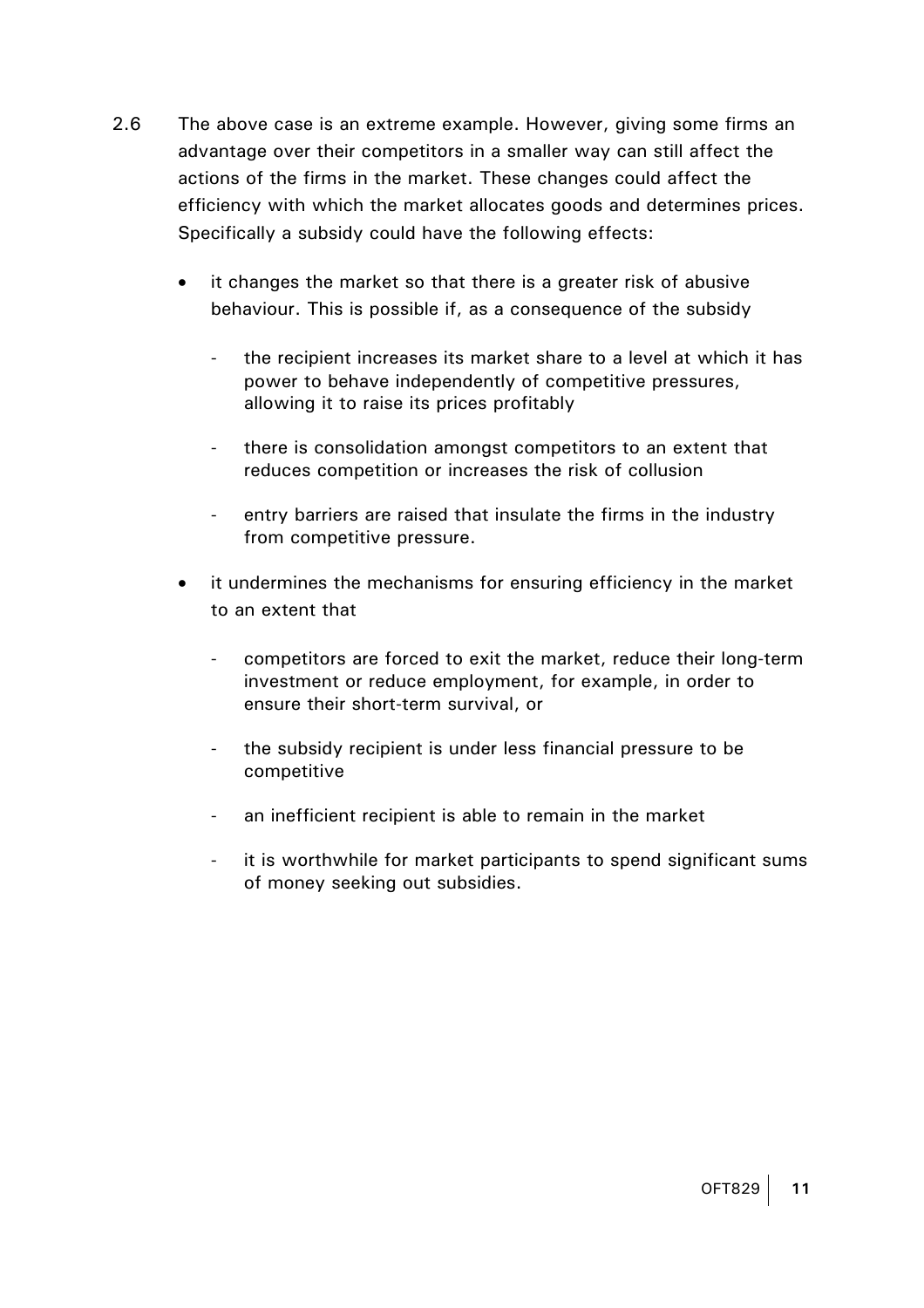## <span id="page-11-0"></span>**3 SCOPE OF THE GUIDANCE**

3.1 The guidance applies to subsidies that carry the highest risk of distorting competition. These are subsidies of more that £500,000 to an individual firm which has a market share exceeding 5 to 10 per cent of the affected market.<sup>[7](#page-11-1)</sup> Certain types of subsidies have been exempted. The following section explains which subsidies are covered in greater detail.

#### **Is the subsidy more than £500,000?**

3.2 The guidance applies to subsidies where the **total public funding** in a policy, programme or project will benefit an individual recipient by more than £500,000 in a period of three fiscal years.

#### **Is it made to an individual firm or group of firms?**

3.3 The guidance applies when the subsidy is awarded to one or more firms but is not made available to its competitors or potential competitors which could also address the market failure in question.

## **Examples**

- 3.4 The guidance would apply to a subsidy over £500,000 to a firm that had sought support with investment to increase capacity and employment (in an area where failures in the labour market had been identified). This subsidy is not generally available to firms that could also increase their capacity.
- 3.5 The guidance would not apply to support given to Regional Venture Capital Funds as all firms with the capacity to offer venture capital to small and medium-sized enterprises under specified terms, had the

<span id="page-11-1"></span> $7$  The competition assessment set out in Section 4 of this guidance is only required if the subsidy meets all three criteria. For subsidies that do not it may still be appropriate to consider the principles underlying this guidance.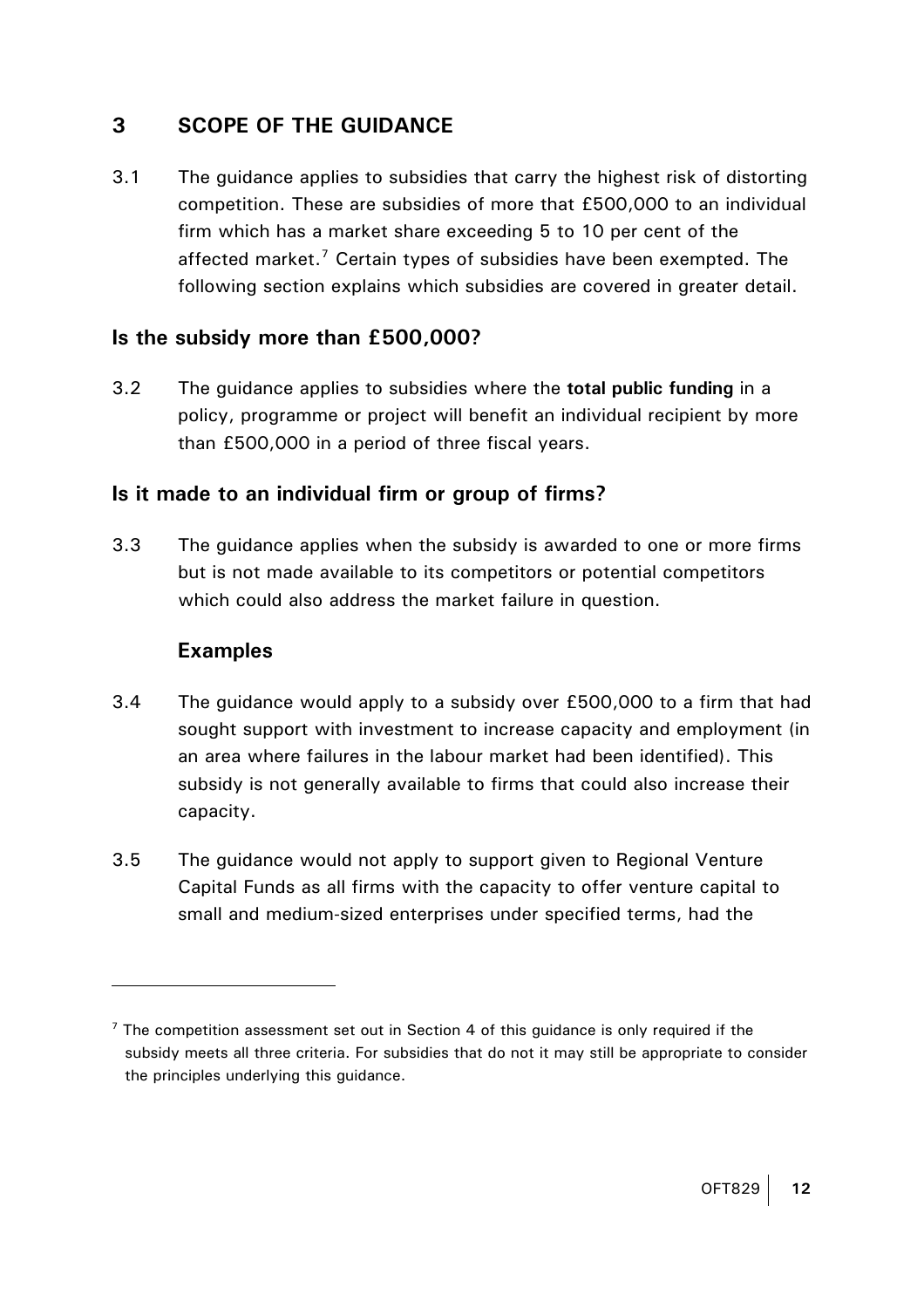opportunity to become Regional Venture Capital Funds and thus access funding.<sup>[8](#page-12-0)</sup>

3.6 The guidance would not apply to training aid to address a regional market failure that was offered on equal terms to all firms in the region.

## **Is the market share of the recipient greater than 5 to10 per cent?**

- 3.7 To assess market share it is important to consider the market(s) affected by the subsidy. The 'affected market' consists of the subsidy recipient and firms that compete with it to produce the same, or a similar product or service. If the recipient produces multiple products then the market should be considered for the product that is targeted by the subsidy (if there is one). If the subsidy is not targeted at a particular product, the main product lines should be considered.
- 3.8 Recipients can often give an immediate view of their market position, which can be used as a starting point.
- 3.9 Markets for inputs and downstream markets may also be affected by the subsidy but effects in these markets are only likely to be significant if the recipient is a major player. One example is support to commercial training centres that enables them to compete with other training centres but also benefits firms that can use the training centre at a price that reflects that the centre has received government support.

## **Market definition**

 $\overline{a}$ 

3.10 The affected market can be considered by taking the products or services produced by the subsidy recipient and looking at the closest substitute products - those which consumers might switch to if prices of the recipient's products rose. Consumers may also switch from products supplied in one area to ones supplied in another.

<span id="page-12-0"></span><sup>&</sup>lt;sup>8</sup> The process for becoming a Regional Venture Capital Fund has been simplified here for ease of explanation.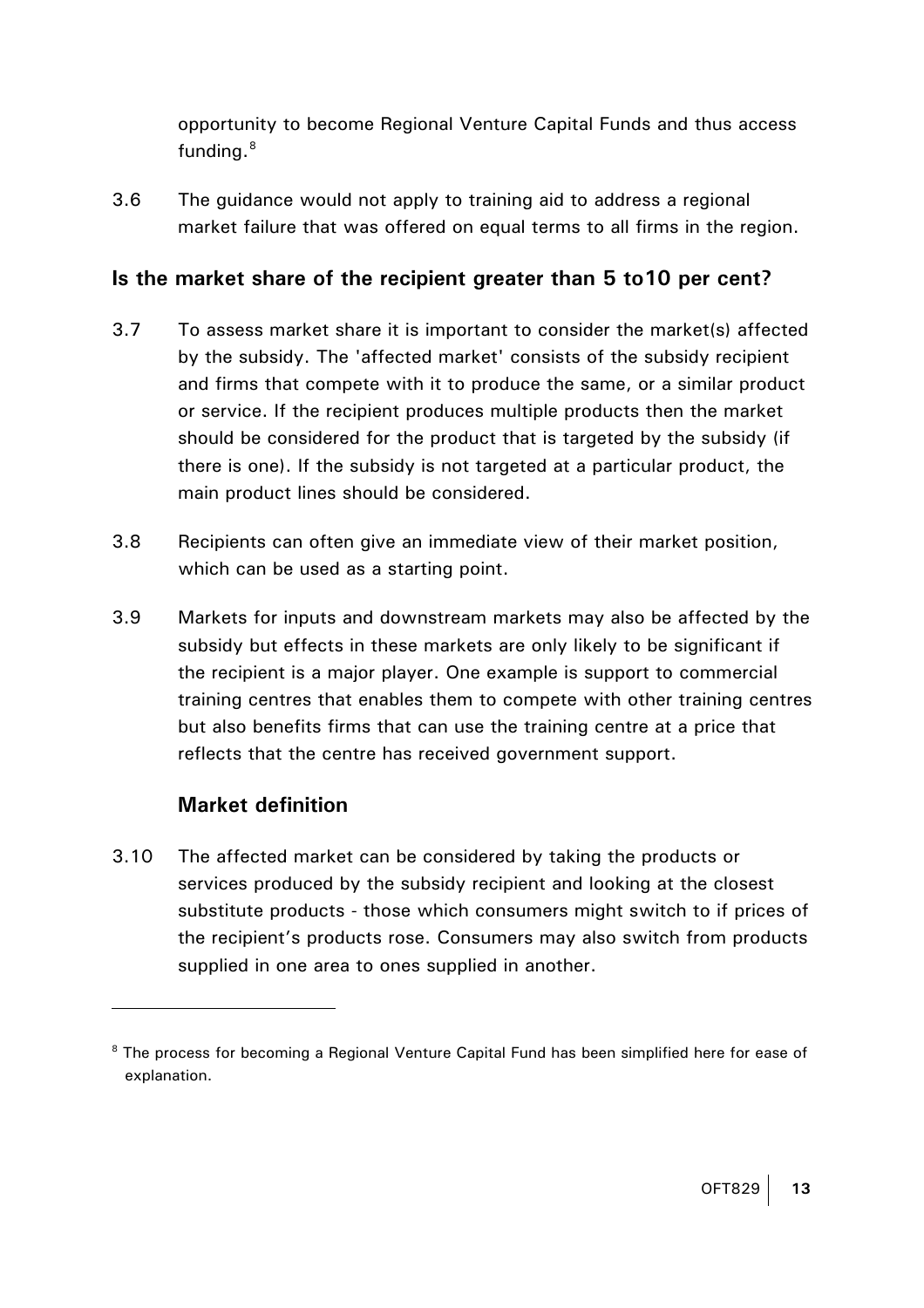- 3.11 Similarly, if prices rise for one type of product in an area, other producers will switch to selling this product, or start supplying this area. If producers can make this change quickly consumers will be provided with substitutes. For example, paper is usually supplied in a range of different qualities, from standard writing paper to high quality paper used for art books. Users will not switch between different qualities of paper in response to a price rise, that is, an art book will not change to lower quality paper. However, paper plants can adjust production with negligible costs and in a short time frame to supply more of the quality of paper that has increased in price.
- 3.12 A useful intuitive means of addressing market definition is the 'hypothetical monopolist' test.<sup>[9](#page-13-0)</sup> This test asks if there was a sole supplier of a set of goods or services in a particular area, whether that supplier could profitably raise prices by a significant amount (five to 10 per cent) above the competitive level.
- 3.13 The test can be applied as follows:
	- take the single affected good as a starting point and ask the question: if this good was supplied by a single firm, would it be profitable for that firm to increase the price by a small but significant amount (five to 10 per cent)?
	- if the hypothetical monopolist could not increase prices, because it would lose profits (for example, because other firms would enter the market and offer alternative goods or because consumers would switch to alternatives that were almost as good), then the market is too narrowly defined. The next best substitute for the good would be added to the set of products being considered, and the test performed again, and
	- if a hypothetical monopolist could profitably increase prices by five to 10 per cent, then the market is defined appropriately.

<span id="page-13-0"></span> $^9$  This test is also known as a SSNIP test.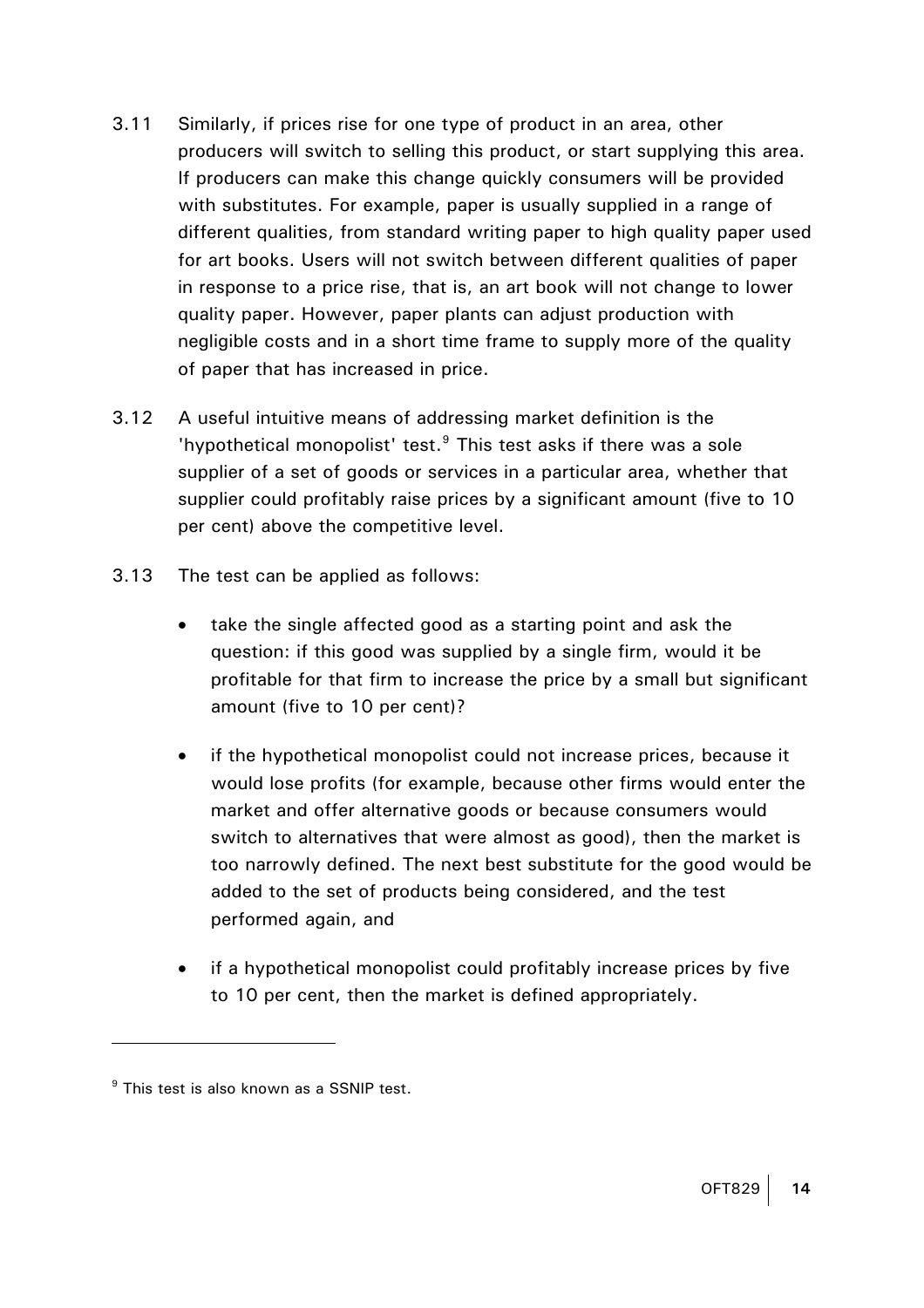3.14 The OFT guideline on **Market Definition** gives more detail on the process of market definition.<sup>[10](#page-14-0)</sup> It is recommended that subsidy providers seek the support of departmental economists when undertaking or reviewing market definition.

#### **Calculating market size and shares**

- 3.15 Once the affected markets have been identified the market size and market share of the subsidy recipients can be tested.
- 3.16 We recommend that where possible, subsidy providers seek estimates of market size and share from recipients. These can then be critically examined by the subsidy provider.
- 3.17 Estimates of market size by revenue might be derived from one or more of the following sources:
	- market research reports such as those produced by Mintel, Keynote and similar companies
	- public statistics

- competition policy cases (where these have undertaken a market definition, they will often contain market size and market share  $data)$ <sup>[11](#page-14-1)</sup>
- accounting data on turnover of recipients and their competitors in the market (although in many cases turnover data will be for the recipient as a whole, not necessarily turnover in the market concerned), and

<span id="page-14-0"></span><sup>10</sup> This is available at: [www.oft.gov.uk/NR/rdonlyres/972AF80C-2D74-4A63-84B3-](http://www.oft.gov.uk/NR/rdonlyres/972AF80C-2D74-4A63-84B3-27552727B89A/0/OFT403.pdf) [27552727B89A/0/OFT403.pdf](http://www.oft.gov.uk/NR/rdonlyres/972AF80C-2D74-4A63-84B3-27552727B89A/0/OFT403.pdf)

<span id="page-14-1"></span> $11$  Care should be taken when using past competition policy cases as market definition can change over time so there is a risk that this information could be out of date.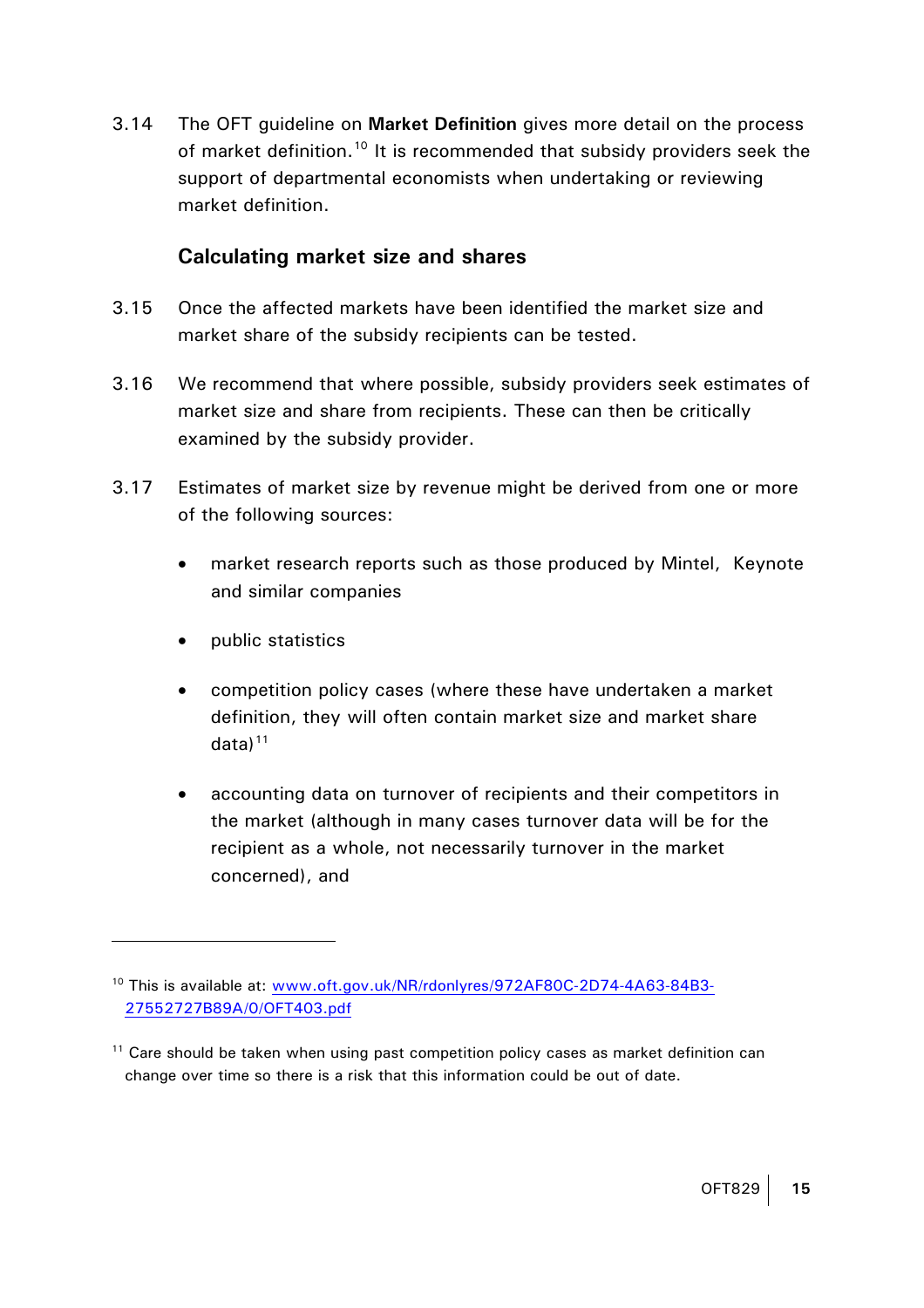- data or estimates from the subsidy applicant. These estimates could be tested by subsidy providers by asking other market participants for their estimates of the market size and shares.
- 3.18 Once the size of the market has been estimated, market shares should be calculated for each subsidy recipient as the proportion of market turnover accounted for by them.<sup>[12](#page-15-0)</sup>

#### **Example of assessing market share**

 $\overline{a}$ 

This is a hypothetical example designed to demonstrate how market share should be considered. It is modelled on the type of subsidy that can be used for regional development purposes. However it is fictitious.

A snacks manufacturer, 'Caspiar', is seeking £1m to extend its existing plant in order to increase its manufacture of different flavours and types of potato crisps. The manufacturer argues that without £1m in support it will be cheaper for it to locate in north west France and produce crisps branded for the UK market.<sup>[13](#page-15-1)</sup> The grant provider is considering the application seriously as it might create/safeguard 100 jobs in a deprived area.

a) First the market needs to be defined: The affected products are several types of crisps; some that are sold in bags for one person (often as lunchtime snacks) and some more luxury types for dipping that are sold in larger packs. Based on information from the company, supported by media reports on savoury snacks, a 5 per cent rise in the price of either type of crisp would result in customers switching to similar products. This

<span id="page-15-0"></span> $12$  Subsidy providers should consider whether the market share of any of the recipients is more than 5 – 10 per cent. This range allows some flexibility so subsidy providers can take into account factors such as the accuracy of their data.

<span id="page-15-1"></span><sup>&</sup>lt;sup>13</sup> In considering this subsidy it is worth considering which aspects of the region contribute to higher costs for industry and addressing these directly, rather than subsidising a firm to enter. If such a subsidy is likely to be effective it could be a way of minimising the potential for distortion to product markets.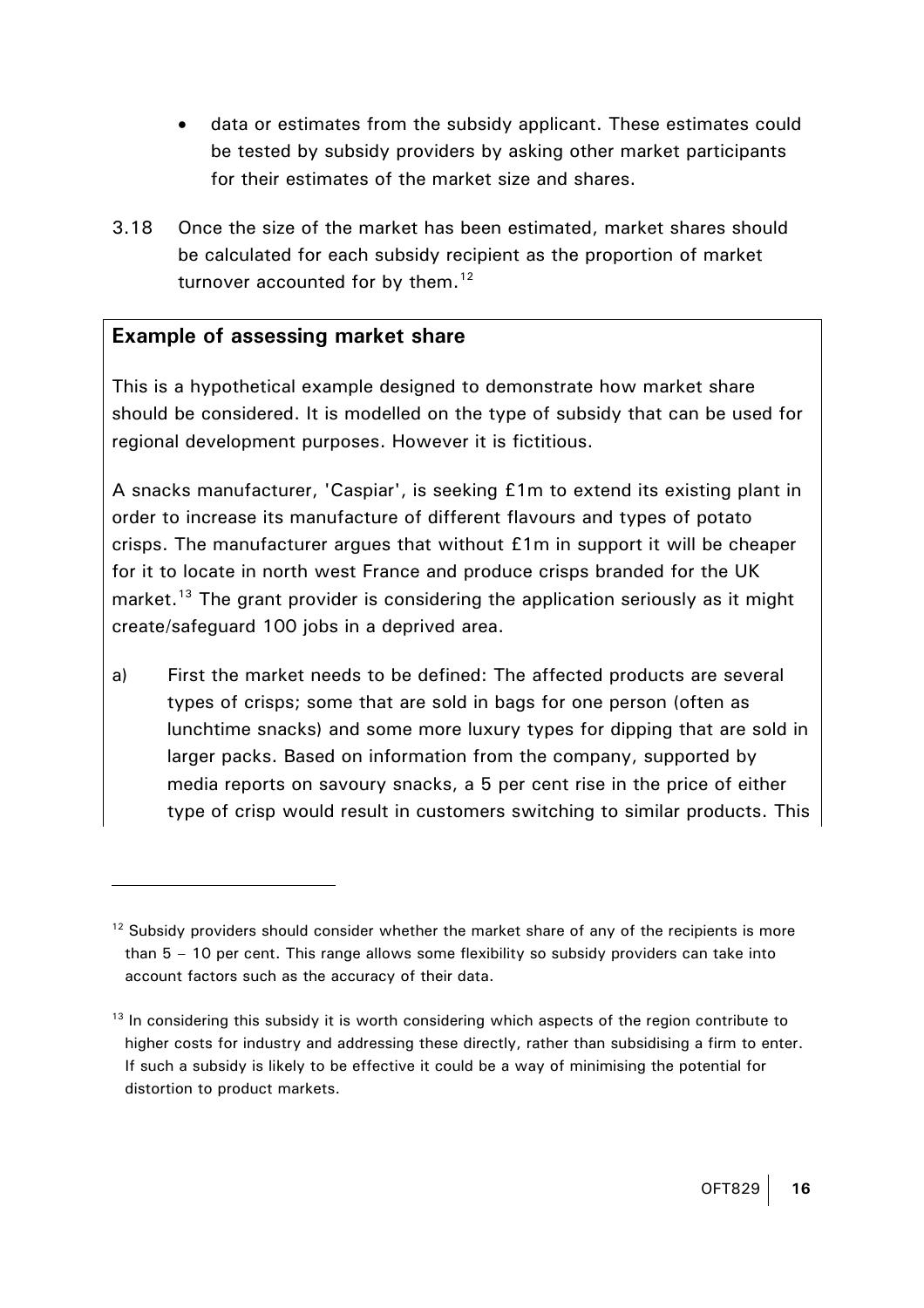would render the price rise unprofitable so the different crisps cannot be considered to be a market in themselves.

- b) Considering customers switching to other snacks, information from Caspiar, its competitors and some merger decisions<sup>[14](#page-16-0)</sup> suggest that crisps cannot be considered as a market on their own as a 5 per cent rise in the price of crisps would lead people to choose other savoury snacks.
- c) Indications are that a 5 per cent rise in the price of savoury snacks would not lead to substitution for sweet snacks or snacks that required preparation.
- d) In terms of the geographic market, although some regional brands may exist, these would have to compete with snacks sold nationally. However, a rise in price of savoury snacks in the UK is unlikely to give rise to a significant response from international competition in the short term. This is because particular taste and brand recognition are important to consumers and so a snack designed for the European market could not quickly come in to take advantage of a price rise. [Similarly 30 per cent of consumer purchases of savoury snacks are made on impulse so these are unlikely to be imported by consumers.]
- e) Savoury snacks in the UK appear to be the appropriate market for analysis.[15](#page-16-1)
- f) According to Caspiar, it accounts for 5.3 per cent of savoury snacks sales in the UK. (Information from market research companies corroborates this.)
- g) As the subsidy is to an individual firm, exceeds £500,000 and is for a recipient with more than 5 per cent market share and this is likely to

<span id="page-16-0"></span><sup>&</sup>lt;sup>14</sup> Nabisco Brands Inc and Huntley Palmer Foods PLC, MMC 1982 and Proposed acquisition by Frito Lay Trading Co GmbH, a subsidiary of Pepsico Inc, of certain assets of the Golden Wonder Group Ltd, namely the Wotsits brand and associated production and distribution facilities, OFT 2002.

<span id="page-16-1"></span> $15$  It should be noted that this is a hypothetical example that demonstrates how the market might be identified for the purposes of anticipating the effects of a subsidy. It does not represent the OFT's view on market definition in any actual savoury snack market for the purposes of applying competition law.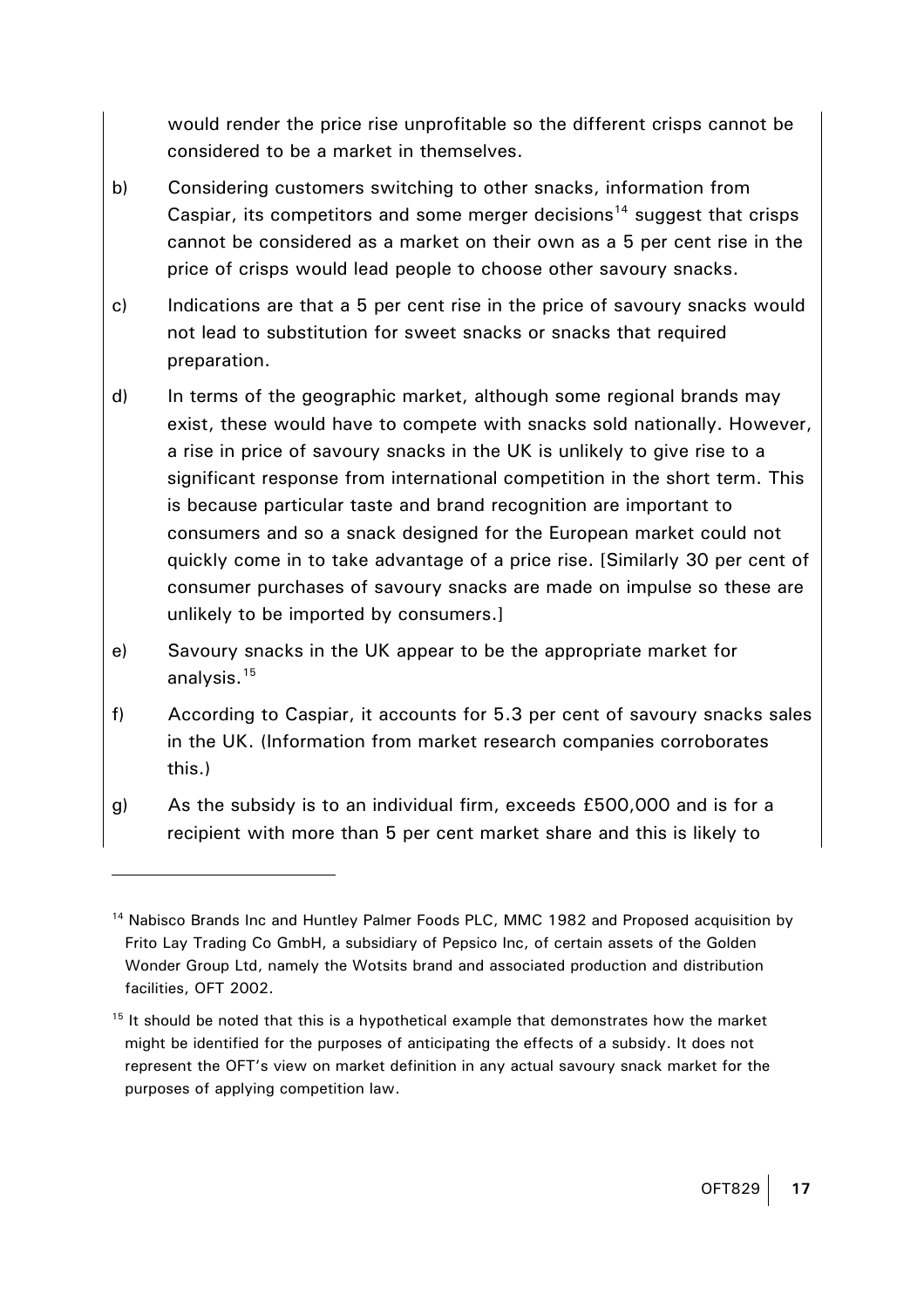increase as a consequence of the subsidy, it is appropriate to undertake the competition assessment.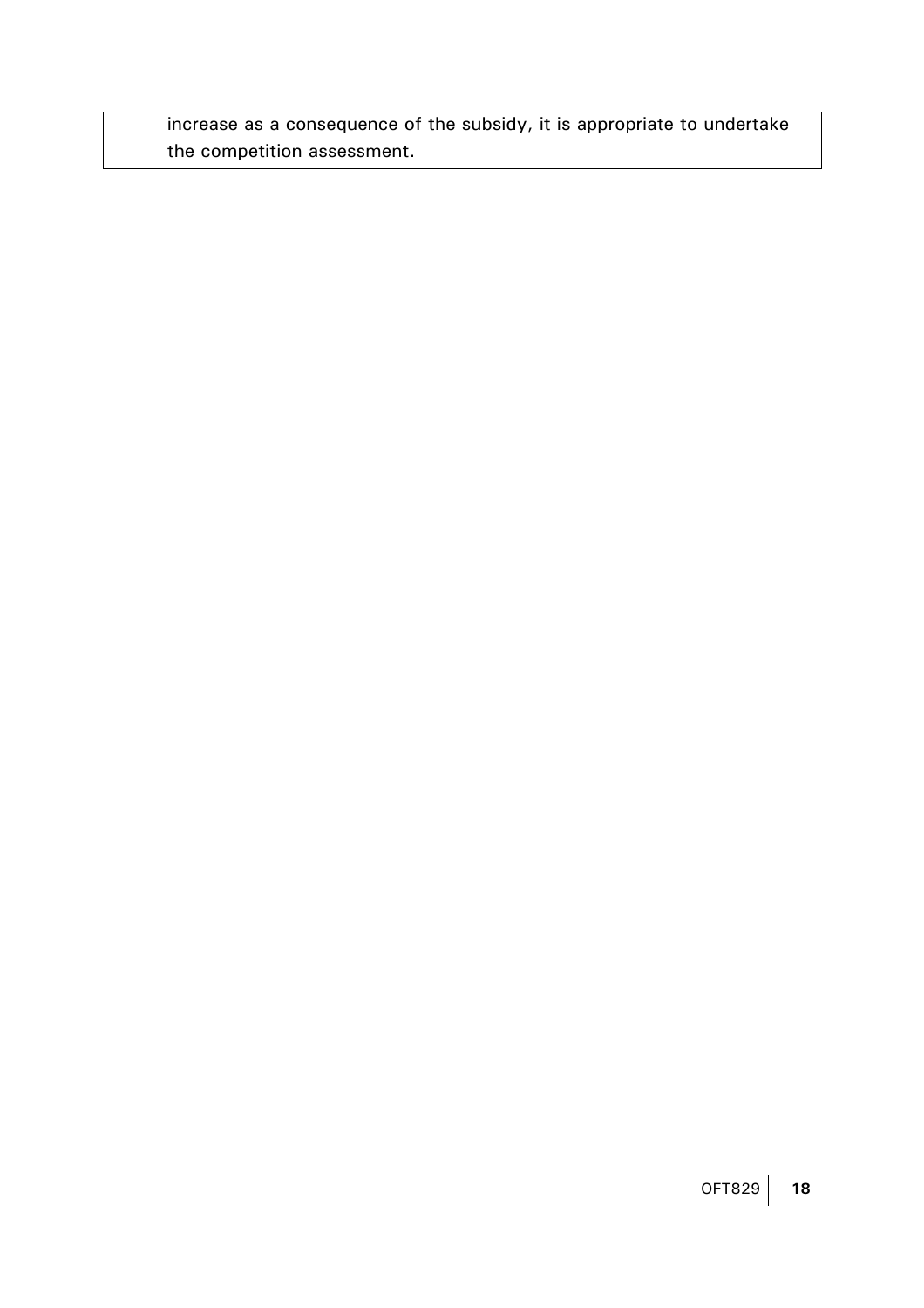## <span id="page-18-0"></span>**4 THE COMPETITION ASSESSMENT**

- 4.1 There are two important elements of the process:
	- detailed investigation of whether material competition effects are likely to arise from the subsidy, and
	- consideration of what to do if it is likely that material competition distortions would arise from the subsidy.

These are discussed in turn.

#### **Detailed analysis of the likelihood of competition distortions**

4.2 This analysis should be undertaken by departmental economists where they are available. Unless quantitative information is readily available it is appropriate to use qualitative information for assessment purposes.

#### **Making the right comparison**

4.3 The competition assessment compares what will happen in the affected markets if the subsidy is permitted against what will happen if it is not (the 'do minimum' option). This evaluation allows the additional impact of the subsidy upon competition to be estimated. For example, in an industry that is undergoing a period of consolidation and increasing concentration, competition in the market could be expected to change in the future regardless of subsidy decisions. Such expected changes should be taken into account when undertaking the analysis.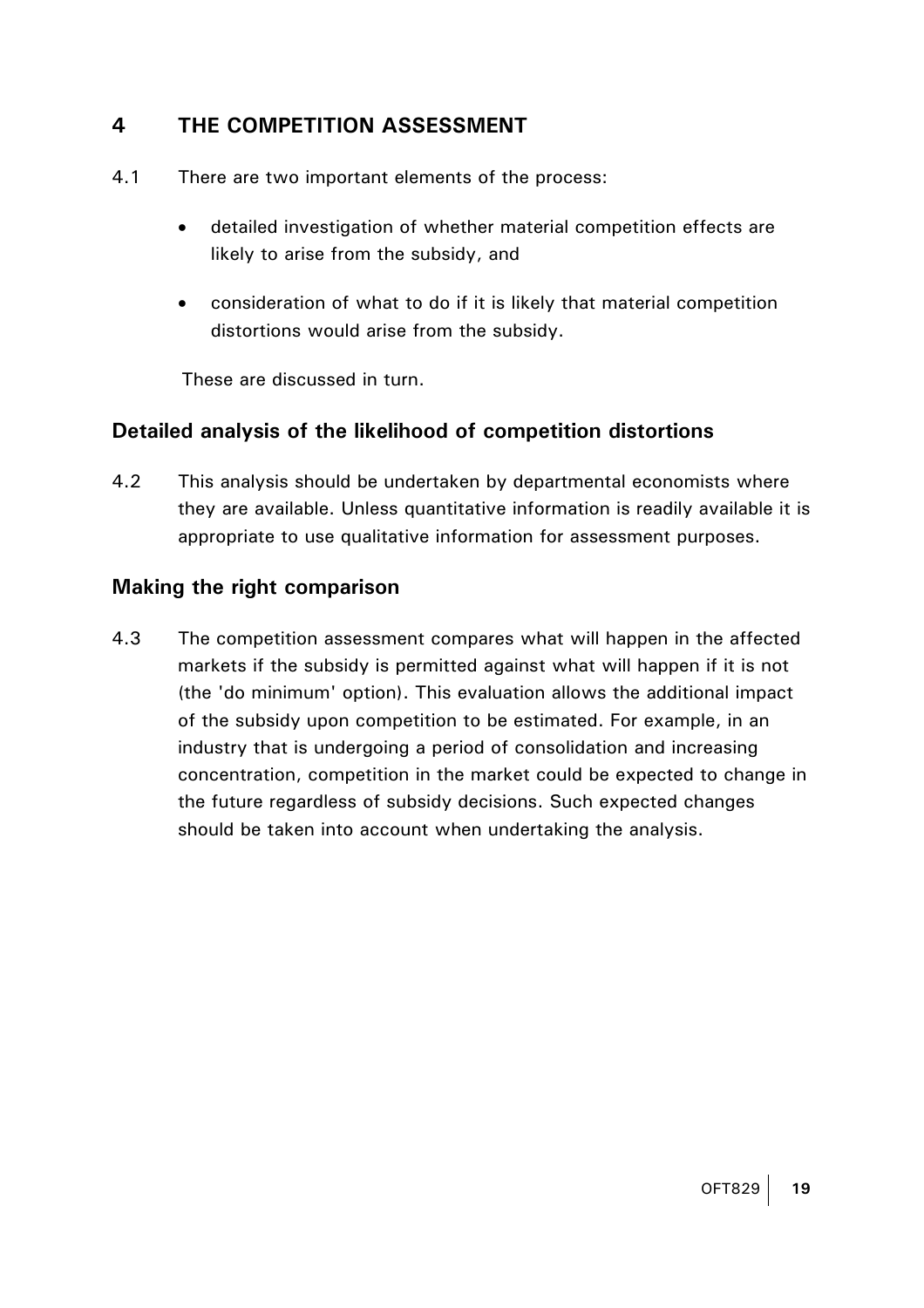#### **Subsidies that affect location**

Often the objective of a subsidy is to influence the location of a firm. If the firm's activities, especially its level of output, are different in the location where the firm is subsidised, to its preferred location without the subsidy, then the subsidy will affect the product market in which the firm operates. In this situation the analysis below is appropriate.

If, however, the firm's activities would be identical in the two locations, the customer base is no different between the locations and the subsidy is offered to overcome the additional costs of operating in one location (and no more), then there will be no direct effect on the product market in which the firm operates. In this situation the location choice may have effects on local input markets and downstream markets which could then affect the product market. This possibility needs to be considered. (see para 4.22 to 4.24)

## **Subsidy characteristics**

4.4 The following characteristics, based on previous research by the OFT,<sup>[16](#page-19-0)</sup> can be used to ascertain whether the risks of market distortion described above are likely to arise.

## **Subsidy size**

- 4.5 This indicates the scale of potential advantage being conferred on the recipient(s) and the possible scale of any effect on the market. This should be considered in a relevant context as a subsidy of £500,000 to a firm with costs of £20m per annum will generally have a smaller effect on the firm than the same subsidy given to a firm with costs of £1m per annum.
- 4.6 There are a number of different ways in which context may be put on the size of the subsidy provided. These include:

<span id="page-19-0"></span><sup>&</sup>lt;sup>16</sup> Public subsidies: A report by the Office of Fair Trading, OFT750, November 2004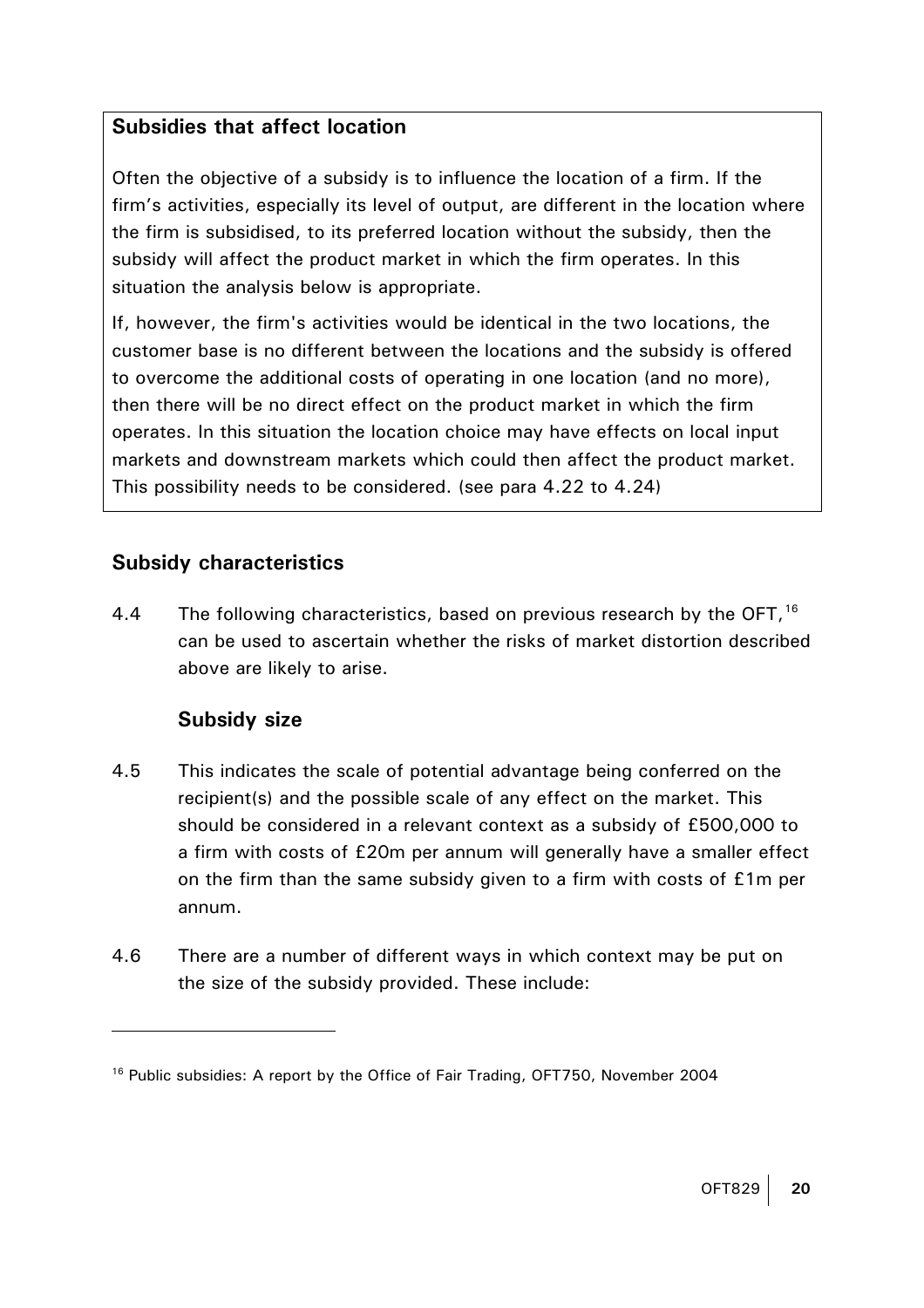- total value of the market
- the total investment value where some investment will be undertaken in addition to, or without the subsidy being provided
- the costs of the firm fixed costs, variable costs or total costs, dependent on which of these the subsidy is targeted at, and
- the time-span over which subsidy is provided the time-span of the subsidy and investment can provide an indication of the longevity of any effect on the market.

## **Targeted subsidies**

- 4.7 Subsidies that are closely targeted at the particular policy objective would be less likely to have a significant effect on competition. The intuitive reason for this is that if a subsidy is granted with few restrictions on its use, the recipient may choose to use it in the most profitable area of its business. Therefore, it is useful to consider whether the subsidy is targeted towards activities that the recipient is unlikely to wish to undertake for commercial reasons (such as reducing environmental impact of production) or for purposes that give a commercial benefit. Monitoring to ensure that the subsidy is indeed used in the intended manner is a responsibility of the subsidy provider.
- 4.8 Subsidies that are targeted to finance the restructuring of a firm or tide it over a difficult period should be examined particularly carefully as these are used directly to support a firm and inhibit the market mechanisms that would cause it to go out of business.

#### **Effect on costs**

4.9 Different types of subsidies are likely to affect firms in different ways, with some subsidy packages having a direct effect on the marginal costs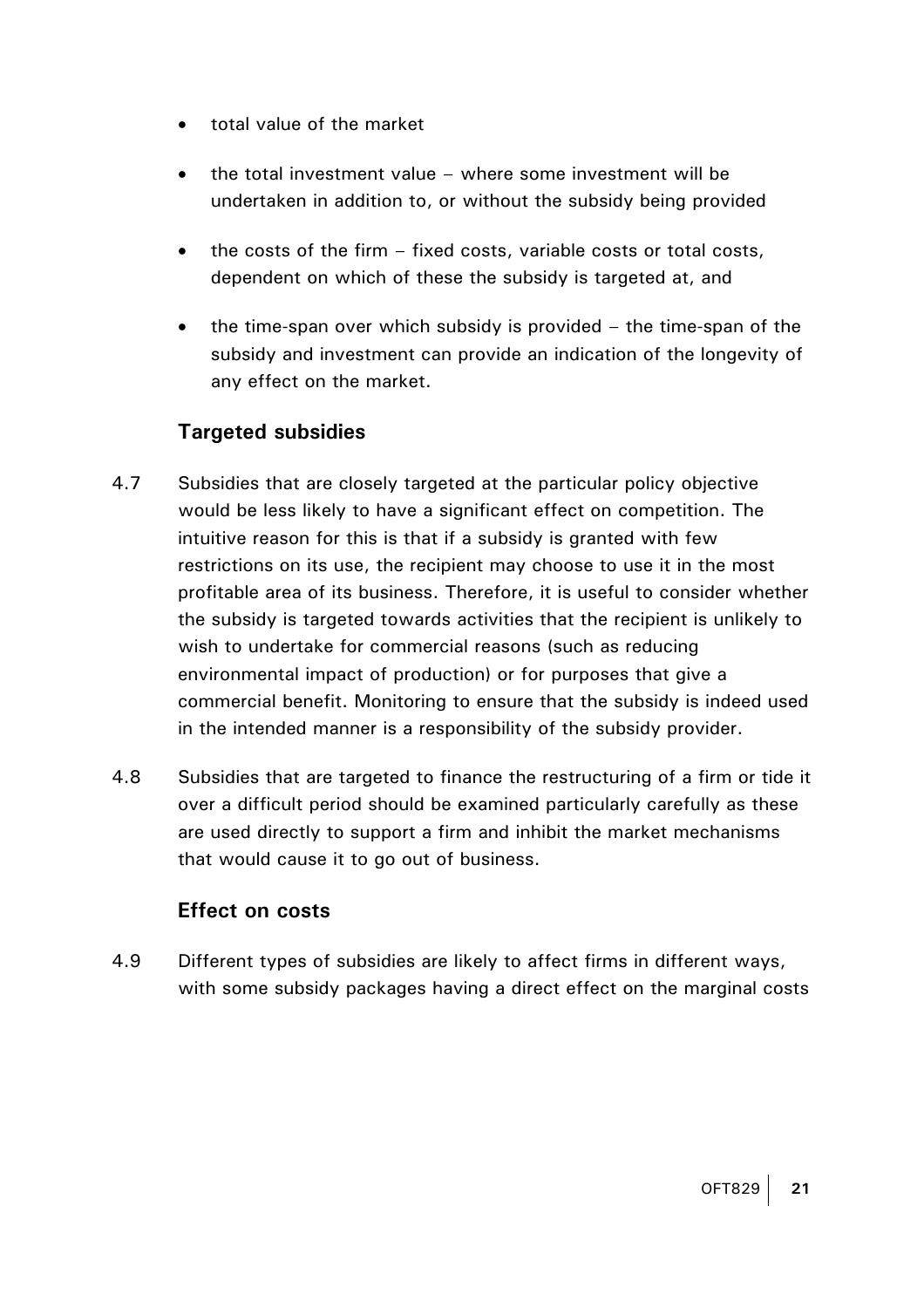of firms,<sup>[17](#page-21-0)</sup> while other subsidy packages may focus more on assisting with fixed set-up costs of establishing or expanding production.

4.10 A change in a firm's marginal costs may be passed on to consumers as a change in price or output. Such a change is likely to have an immediate effect on the competitive process, including the relative strengths of firms receiving and not receiving subsidies. A change in fixed costs will have no such direct effect on prices. However, this may make entry and/ or exit more or less viable for firms, which is generally a long term effect. As indicated previously, a subsidy that enables a firm to buy capital equipment might affect marginal as well as fixed costs.

## **Recurring payments**

4.11 Providing recurring subsidies over a period of time relative to a one-off lump sum is likely to affect firms' entry and exit decisions. Potential entrants could be deterred from entering the market if they have to compete with incumbents that are expected to receive further subsidies. Recurring subsidies could also prevent efficient rationalisation. A firm may remain in a market when this is no longer the best option for it either because it is committed to as part of a subsidy programme or because it has reason to expect subsidies in future that will aid it.

## **Market characteristics**

 $\overline{a}$ 

#### **The extent of market concentration**

4.12 This refers to both the number of firms in the market and their size or share of the market. In general, the fewer the firms, the larger their share of the market, and the less competition one would expect to

<span id="page-21-0"></span><sup>&</sup>lt;sup>17</sup> Marginal costs are the additional costs for a firm of an extra unit of production or output.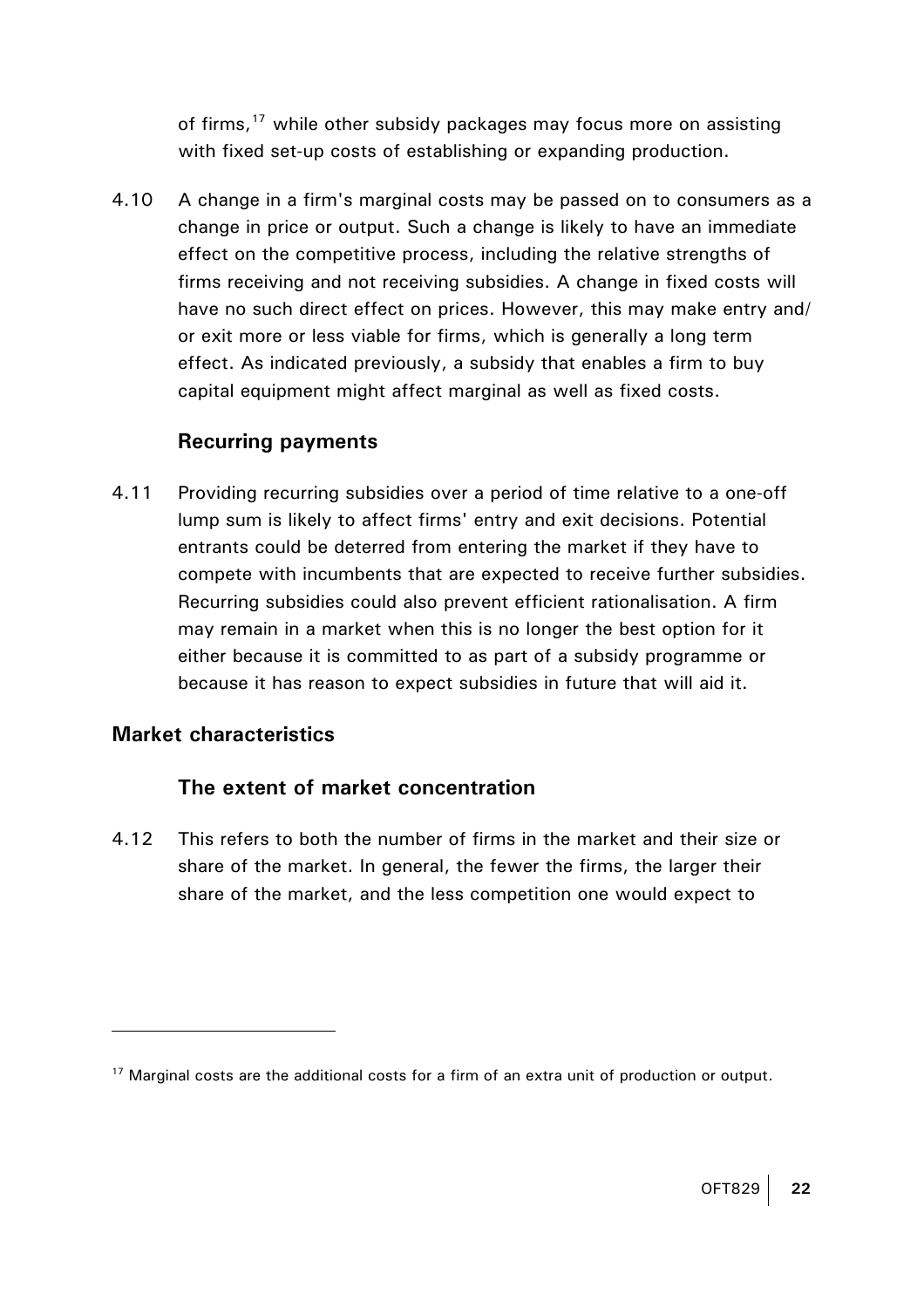observe.[18](#page-22-0) Market concentration is calculated from simple market and firm level information, $19$  once the relevant market has been defined. $20$ 

4.13 If the affected market is concentrated and the subsidy recipient is a major player then it is more likely that competitors will have to alter their business in response to the subsidy. This may reduce the efficiency of the market. It could also result in the exit of competitors from the particular market which increases the market share of the recipient and could permit anti-competitive behaviour.

#### **The level of product differentiation**

- 4.14 This considers how similar or different the products supplied in the relevant market are. In general, products that are more differentiated (less similar) are less substitutable from consumers' points of view, and so the intensity of price competition and non-price competition in a market of differentiated products may be lower than in a market full of near-identical products.
- 4.15 If a subsidy is provided in a market with differentiated products, all other things being equal, the effect on competition may be less than providing a subsidy in a market with less differentiated (more similar) products. $21$

<span id="page-22-0"></span> $18$  It is important to note however, that assessing the level of concentration is not always an accurate measure of the level of competition taking place in a market, with some markets having active competition despite there being few firms present.

<span id="page-22-1"></span> $19$  Many organisations that conduct competition assessments have guidance on accepted ways to calculate and examine the issue of concentration (including the OFT guidance referred to at note 4). Two such methods include calculations of concentration ratios and the Herfindahl-Hirschman Index (HHI).

<span id="page-22-2"></span> $20$  Section 3 gives an overview of how to define a relevant market.

<span id="page-22-3"></span> $21$  There is an exception in the situation that there is a very large number of competitors producing identical goods and competing vigorously so excess profits are competed away. If one of these firms received a subsidy they are most likely to keep it as profit as any temporary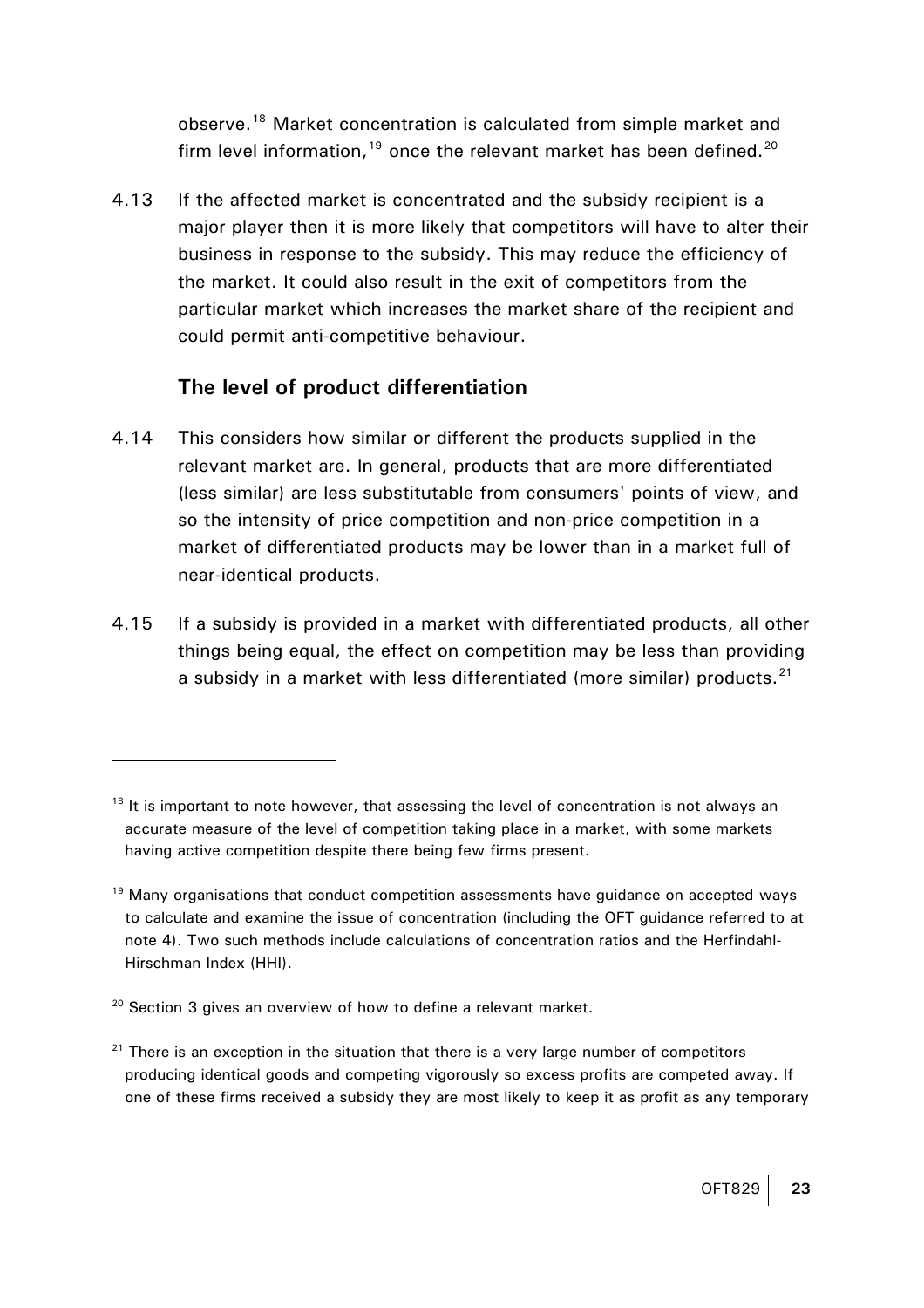#### **Non-price competition**

4.16 In many markets, competition does not just take place through cutting prices; it takes place through improving the quality, the style or the functionality of the product. In many markets, firms compete actively on the non-price characteristics of their products. $22$  In these markets, it is important to consider whether the subsidy would enable the recipient to improve its quality or brand or other non-price characteristics and gain a competitive advantage over other firms other than through altering prices or output. This is an important characteristic for examining product differentiation and as such these characteristics should be considered together.

#### **Barriers to entry and exit**

 $\overline{a}$ 

- 4.17 Barriers to entry refer to any feature of a market that may give established firms an advantage over potential entrants. If it is hard for a new firm to enter a market it is more likely that established firms can increase prices<sup>[23](#page-23-1)</sup> without the risk of new firms entering the market and undercutting them.
- 4.18 Barriers to entry may take numerous different forms, including:
	- absolute advantages for example where regulations, licensing or other concepts are used to limit access to a particular market
	- strategic advantages where incumbent firms have advantages over new entrants due to their established position, or their threatened response to entry

improvement in market position would be competed away. In this situation there would be no market distortion.

<span id="page-23-0"></span><sup>22</sup> Such markets are likely to be those where there is some degree of product differentiation.

<span id="page-23-1"></span> $23$  Increased prices are used here as an indication of market power of the firm. In practice there are several different indicators, though price is the main one.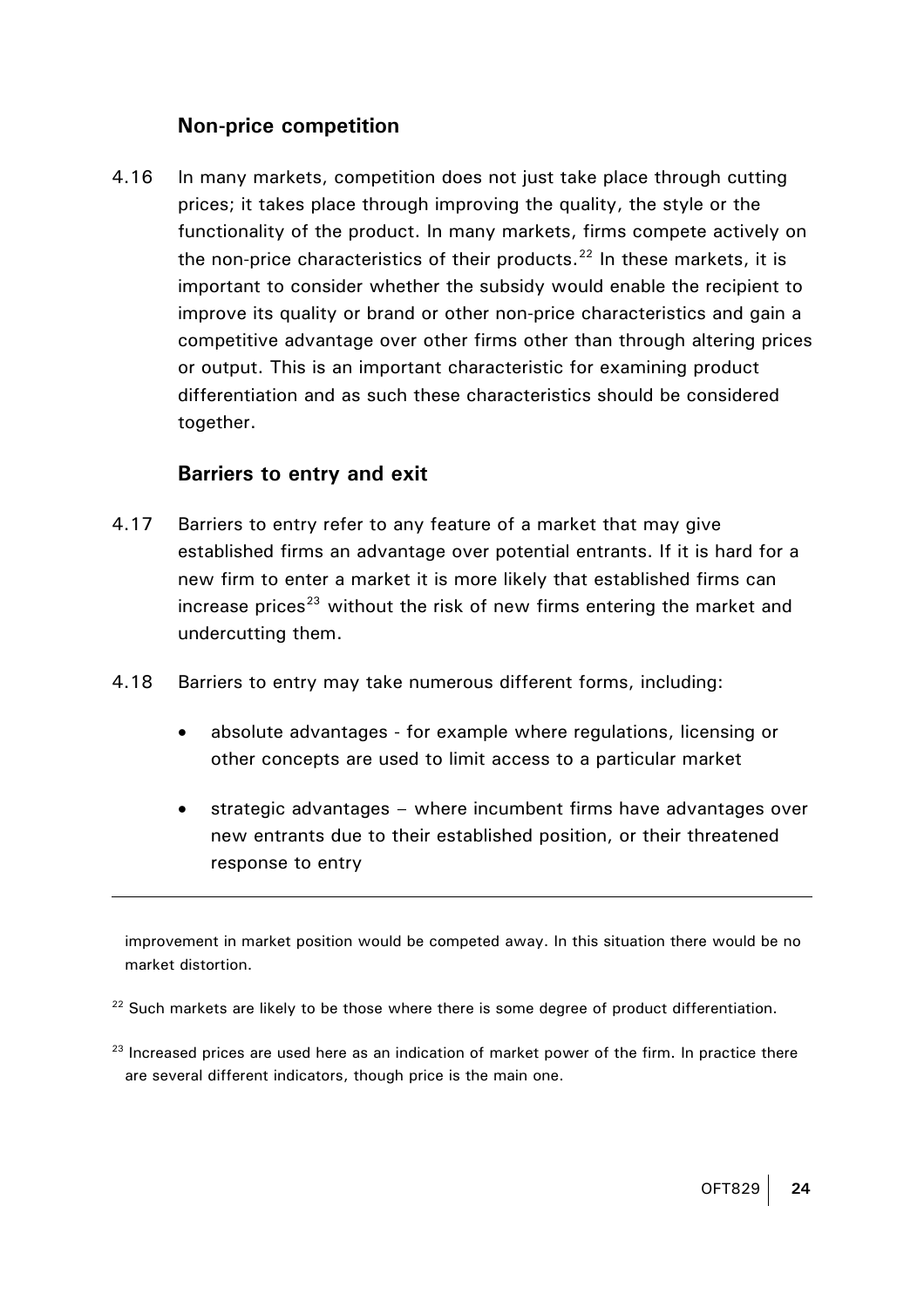- large levels of sunk costs the costs of entering a market are more likely to be deter entry where a significant proportion of those costs are sunk, that is, the costs cannot be recovered if the entrant fails and is forced to exit
- economies of scale these will arise where average costs fall as the level of output rises. In some circumstances, such scale economies can act as a barrier to entry, particularly where the fixed costs are sunk.
- 4.19 The way in which subsidies are used may exacerbate existing entry barriers, making the market less competitive as incumbents obtain greater protection from potential competitors.
- 4.20 The presence of entry barriers in an industry increases the risk of a subsidy leading to inefficiency. As indicated before, subsidies can allow inefficient businesses to continue without addressing their inefficiency. If new competitors cannot enter to compete away this inefficiency it will last longer, at the expense of consumers.
- 4.21 However, it should be noted that in some situations, subsidies can be provided specifically to overcome the barriers outlined above, and allow new firms to enter a market.

#### **Effects on input markets**

4.22 Subsidies to a firm may also affect the markets for its inputs such as land, labour and materials. If a firm is a major user of any particular input then a subsidy that prompts a firm to buy more inputs may have the effect of pushing up prices in the input market. This will be the case if the subsidy enables a firm to expand. Also, if some inputs are supplied by local markets (many people without specialist skills offer their labour in regional markets) and the subsidy alters the location of the firm, prices may rise in the local markets in the firm's new location. Price rises in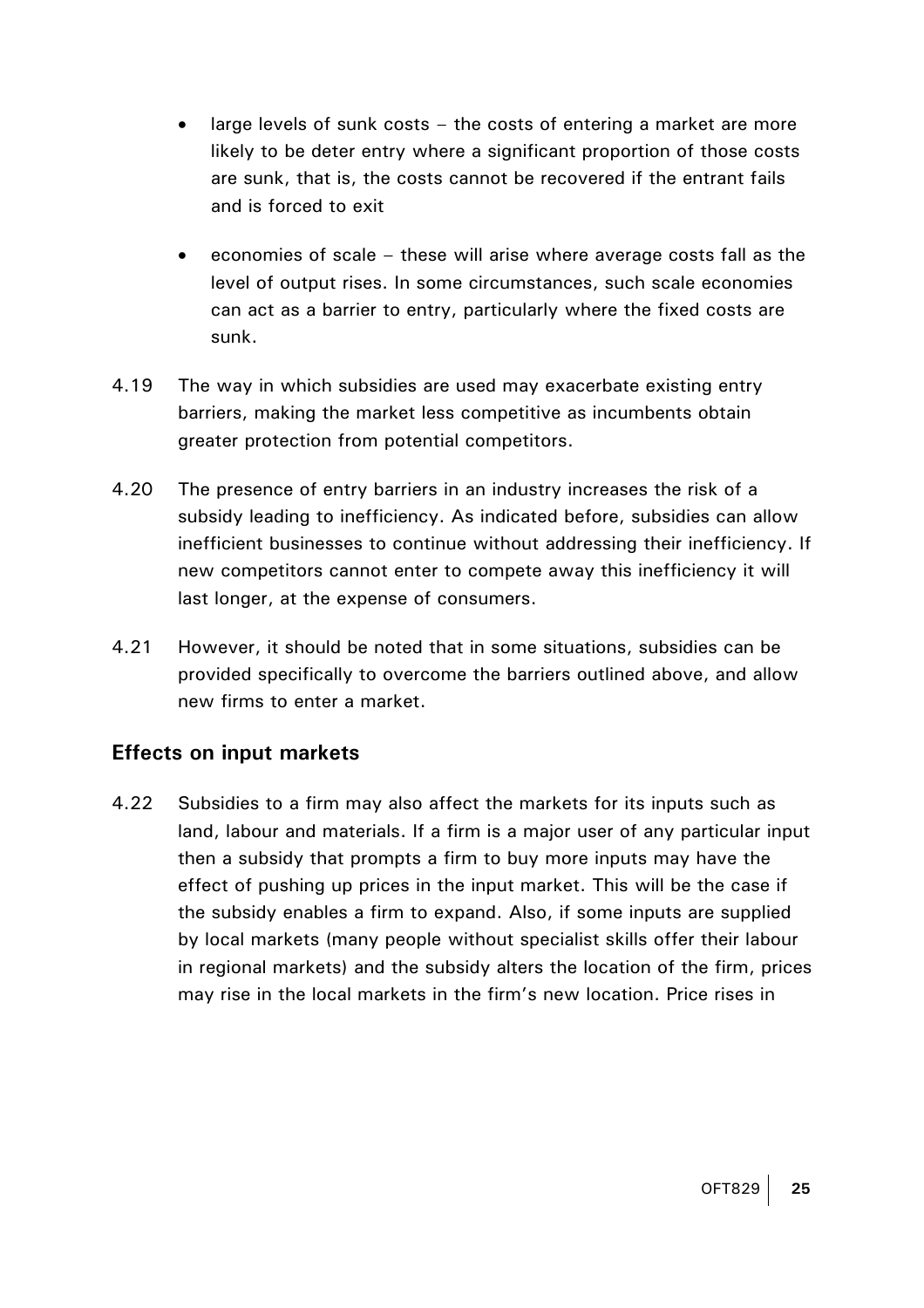input markets affect competitors who experience rising costs which may reduce their ability to compete. $24$ 

4.23 The risk of price rises in input markets is low if there is excess capacity in the input markets. For example, there may be unused land or unemployment.<sup>[25](#page-25-1)</sup> The risk is also low if there are low barriers to entry/expansion in the input markets so supply can easily respond to price increases.<sup>[26](#page-25-2)</sup> Conversely, if input markets are operating near capacity and expansion is difficult then prices will rise in input markets and these will put pressure on the subsidy recipient's competitors.

## **Drawing conclusions from the detailed analysis**

- 4.24 Competition assessment is one element of the appraisal of subsidies. The results of the analysis based on this guidance sit alongside the estimation of all other costs and benefits, as required by the Green Book.
- 4.25 Combining the results from a competition assessment into a full costbenefit analysis may lead to the following conclusions:
	- the subsidy is unlikely to give rise to distortions to competition, in which case competition effects have no influence on the decision to proceed
	- the subsidy is likely to give rise to distortions to competition but can be redesigned to reduce these. In this case, the redesigned subsidy

<span id="page-25-0"></span><sup>&</sup>lt;sup>24</sup> Conversely prices may fall in the location that the firm leaves as the demand for inputs falls.

<span id="page-25-1"></span> $25$  The subsidy may still push up wages even if there are unemployed people in an area. The people currently unemployed might not be suitable for the new jobs offered and so wages might rise attracting people employed in other businesses in the area or from outside the area.

<span id="page-25-2"></span><sup>&</sup>lt;sup>26</sup> However, the input market might also fail to respond to the increase in demand if firms think that the subsidy recipient is inefficient and will go out of business in the future despite the current support. In such circumstances firms producing inputs will not risk the investment required to expand.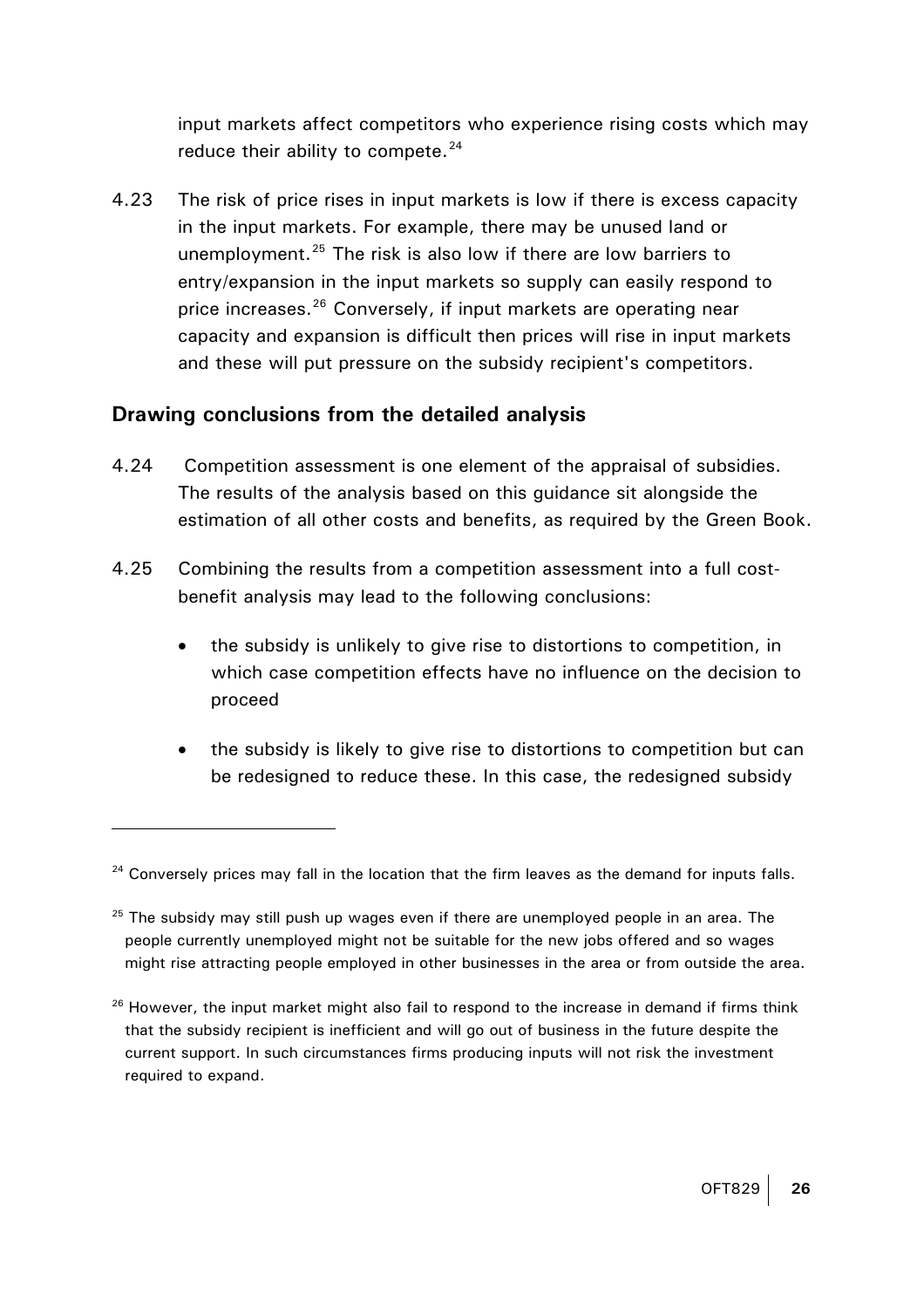would proceed if it was likely to generate net benefits based on the cost-benefit analysis

- the subsidy is likely to give rise to distortions to competition that cannot be reduced further. However, when all costs and benefits arising from the subsidy are taken into account, the subsidy is expected to generate a net benefit. This subsidy would proceed
- the subsidy is likely to give rise to distortions to competition such that the total cost of the subsidy outweighs the benefits. Under these circumstances the subsidy award should not go ahead.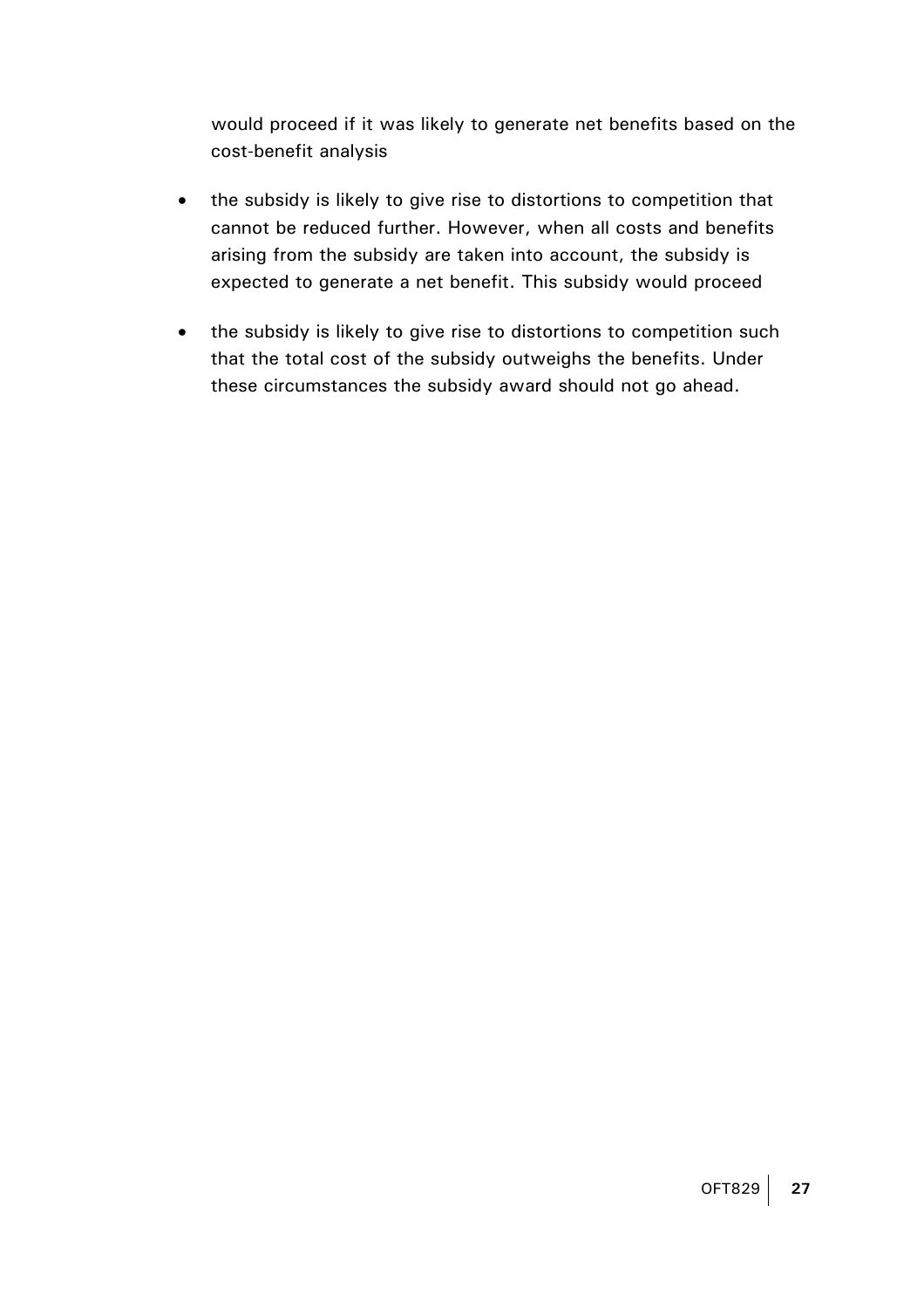#### **Example of assessment**

(Continuing the example from page 12) First the no-subsidy scenario must be considered. Caspiar indicates in its grant application that without the grant it will locate in north west France. The scale of production would be 10 per cent larger in the UK than in north west France.

In order to assess the value for money of the grant subsidy providers will check the credibility of the no-subsidy scenario.

- If they agree with the information presented then this scenario is used for comparison.
- If they are not convinced by the figures, for example, if they think that the plant can more profitably locate in the UK than in north west France even with no grant or a smaller grant, then they will reestimate the figures. This result in the value for money test reduces the likelihood that the grant will be approved on value for money grounds.

The subsidy providers confirm the recipient's figures, that the discounted net present value of production in France is £1m greater than in the UK. This estimate assumes no change in competition in the market between the subsidised and unsubsidised scenario (as is likely to be the case with figures provided by the company).

The next step is to consider the other characteristics of the subsidy and the market to assess whether, relative to the counter factual, a significant competition effect is likely to arise.

| <b>Subsidy size</b> | £1m | Market size                | £2,300m                                                     |
|---------------------|-----|----------------------------|-------------------------------------------------------------|
|                     |     | <b>Total investment</b>    | £15m                                                        |
|                     |     | Firm turnover in<br>market | £122m                                                       |
|                     |     | Time span                  | Disbursements over 5 years.<br>Investment returns to accrue |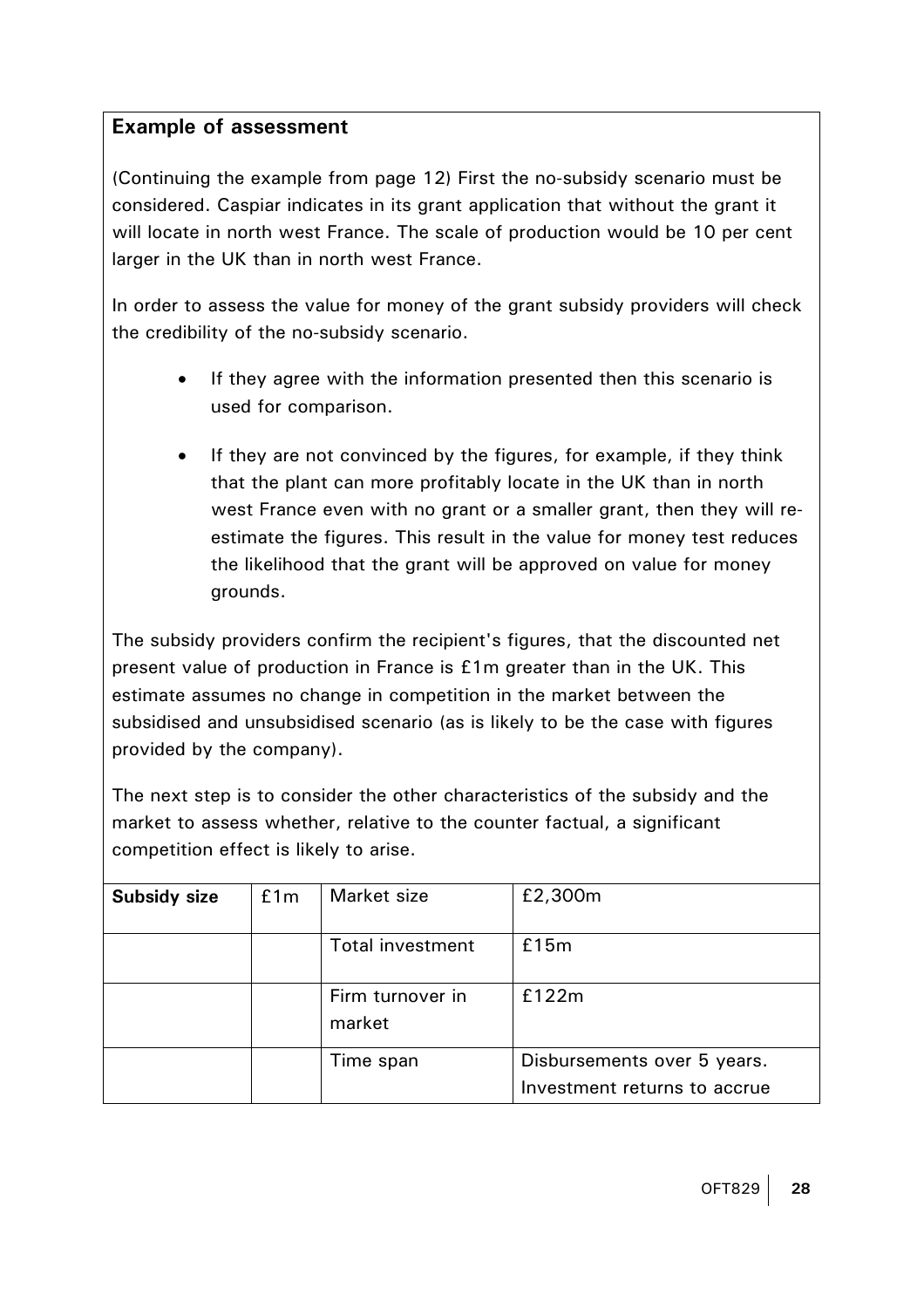|                                                                                                                                                                                                                             |                                                                                                                                                                                                                                                                                                                                                                                                                                                                                                                                                                        |                                               | over 12 years.                                                  |  |
|-----------------------------------------------------------------------------------------------------------------------------------------------------------------------------------------------------------------------------|------------------------------------------------------------------------------------------------------------------------------------------------------------------------------------------------------------------------------------------------------------------------------------------------------------------------------------------------------------------------------------------------------------------------------------------------------------------------------------------------------------------------------------------------------------------------|-----------------------------------------------|-----------------------------------------------------------------|--|
|                                                                                                                                                                                                                             |                                                                                                                                                                                                                                                                                                                                                                                                                                                                                                                                                                        | <b>Additional capacity</b><br>relative to no- | Sales of produce from the new<br>plant are expected to increase |  |
|                                                                                                                                                                                                                             |                                                                                                                                                                                                                                                                                                                                                                                                                                                                                                                                                                        | subsidy scenario.                             | revenue by £3m per year                                         |  |
|                                                                                                                                                                                                                             |                                                                                                                                                                                                                                                                                                                                                                                                                                                                                                                                                                        |                                               | compared to £2.75m in France.                                   |  |
| <b>Target</b>                                                                                                                                                                                                               | The constraint on the use of the subsidy is that it brings a<br>specified level of investment and employment to the region. In<br>order to achieve this it could be used in the most advantageous<br>way for the recipient.<br>Caspiar is not requiring the subsidy to restructure or stay in<br>business.                                                                                                                                                                                                                                                             |                                               |                                                                 |  |
| <b>Repetition</b>                                                                                                                                                                                                           | The recipient has received subsidies in the past for establishing<br>the existing plant and safeguarding employment in it.                                                                                                                                                                                                                                                                                                                                                                                                                                             |                                               |                                                                 |  |
| <b>Concentration</b><br>and symmetry                                                                                                                                                                                        | According to market research the market has a clear leader<br>which has 45 per cent market share, another company has 12<br>per cent and Caspiar is the largest of a group of 4 that all have<br>around 5 per cent. The remainder of the market is split<br>between niche products and supermarket own-brands.                                                                                                                                                                                                                                                         |                                               |                                                                 |  |
| <b>Product</b><br>differentiation                                                                                                                                                                                           | There is a high degree of product differentiation in this market<br>though most major product types are made by the main<br>manufacturers.                                                                                                                                                                                                                                                                                                                                                                                                                             |                                               |                                                                 |  |
| <b>Basis of</b><br>competition                                                                                                                                                                                              | The main players in the industry compete principally on price<br>but also, on other characteristics such as innovative flavours<br>and nutrition. Development of variations in the product and<br>similar price movements in an industry where collusion is a low<br>risk suggest that the main players all respond to each others'<br>competitive actions. All firms, but especially the market leader,<br>invest heavily in advertising. In such an industry we would<br>expect most rivals to respond to Caspiar's new plant, provided<br>it is significant enough. |                                               |                                                                 |  |
| <b>Entry barriers</b><br>Branding and advertising are important in the snack foods<br>industry. Caspiar's advertising expenditure, which is typical for<br>the industry, is significant. These costs cannot be recovered if |                                                                                                                                                                                                                                                                                                                                                                                                                                                                                                                                                                        |                                               |                                                                 |  |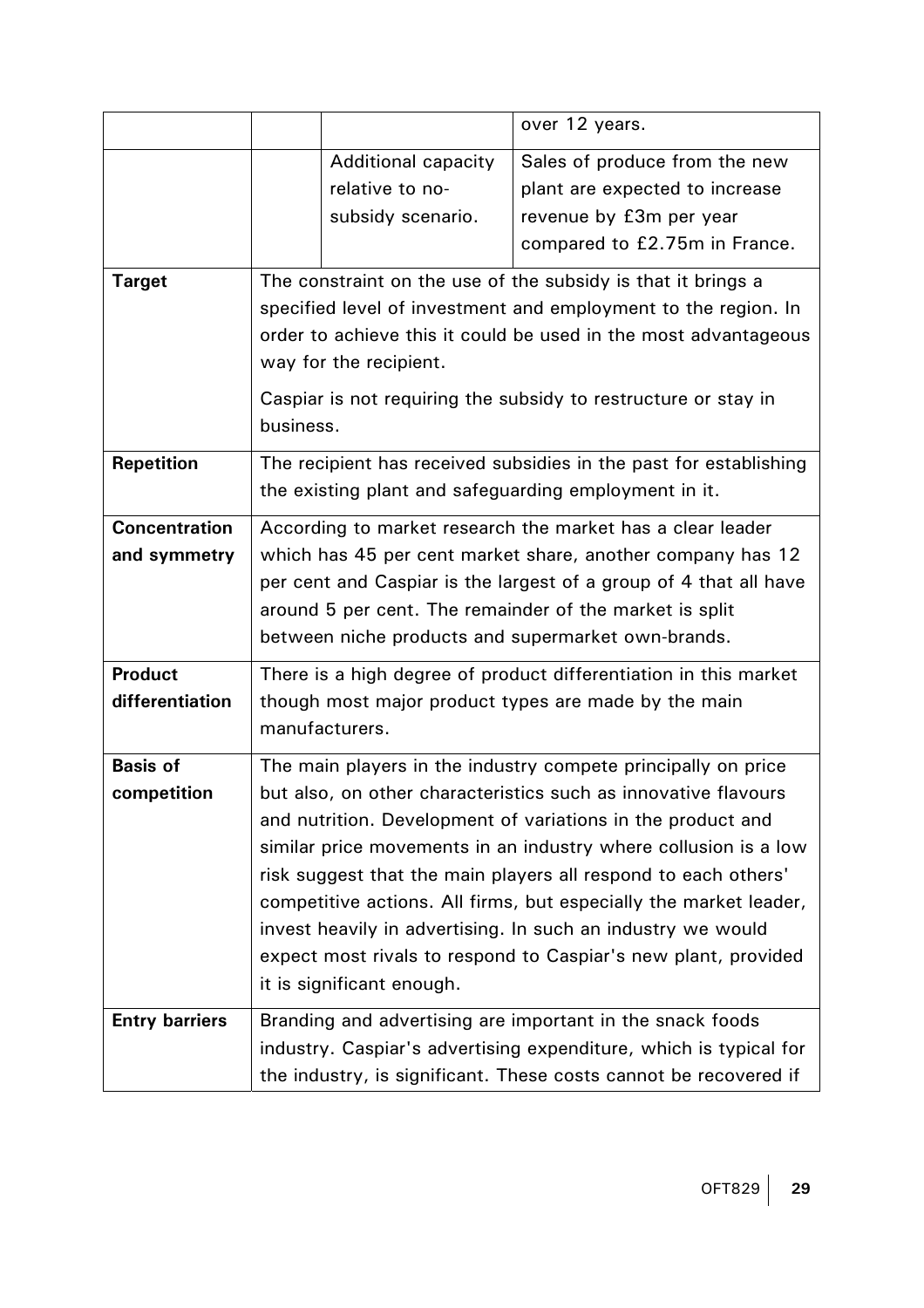|                                                                              | a company enters the market and then fails; hence they act as                                                                       |  |  |  |  |
|------------------------------------------------------------------------------|-------------------------------------------------------------------------------------------------------------------------------------|--|--|--|--|
|                                                                              | a barrier to entry. However, there has been entry in the last<br>few years by foreign manufacturers with the financial strength     |  |  |  |  |
|                                                                              | to promote their product. A number of these entrants have                                                                           |  |  |  |  |
|                                                                              | remained in the market though are among the smaller players.                                                                        |  |  |  |  |
|                                                                              |                                                                                                                                     |  |  |  |  |
| <b>Related</b>                                                               | The subsidy influences the location of the expansion as well as                                                                     |  |  |  |  |
| markets                                                                      | its scale. The location choice could affect the market for land,                                                                    |  |  |  |  |
|                                                                              | employment and materials. Based on paras 4.2 we conclude                                                                            |  |  |  |  |
|                                                                              | that the location decision increases demand for land in the                                                                         |  |  |  |  |
|                                                                              | region but not in a way that has a significant effect. The                                                                          |  |  |  |  |
|                                                                              | objective of the grant is to raise employment. This distortion is                                                                   |  |  |  |  |
|                                                                              | the objective of the subsidy, though any effects on other local                                                                     |  |  |  |  |
|                                                                              | employers through raising local wages must be considered in<br>the value for money assessment of the subsidy as this could          |  |  |  |  |
|                                                                              | offset in part the growth in employment expected from the                                                                           |  |  |  |  |
|                                                                              | subsidy. Most input materials are in a Europe-wide market so                                                                        |  |  |  |  |
|                                                                              | the increase in demand for these affects their market in the                                                                        |  |  |  |  |
|                                                                              | same way regardless of location in France or the UK.                                                                                |  |  |  |  |
|                                                                              |                                                                                                                                     |  |  |  |  |
|                                                                              | Capacity constraints in input markets could raise the price of<br>inputs to all those that use the inputs and could lead to further |  |  |  |  |
|                                                                              | disadvantages to competitors. In its business case Caspiar                                                                          |  |  |  |  |
|                                                                              | addressed this issue and explained that if the expansion in the                                                                     |  |  |  |  |
|                                                                              | UK went ahead suppliers would be made aware of the                                                                                  |  |  |  |  |
|                                                                              | increased demand. With low barriers to entry and expansion in                                                                       |  |  |  |  |
|                                                                              | the supply markets the subsidy would not result in higher                                                                           |  |  |  |  |
|                                                                              | prices in these markets.                                                                                                            |  |  |  |  |
|                                                                              | The effect of the subsidy on location will not affect                                                                               |  |  |  |  |
|                                                                              | downstream markets as these will receive wholesale snacks                                                                           |  |  |  |  |
|                                                                              | regardless.                                                                                                                         |  |  |  |  |
|                                                                              |                                                                                                                                     |  |  |  |  |
| Conclusions                                                                  |                                                                                                                                     |  |  |  |  |
| Examining the likelihood of different types of detriment occurring:          |                                                                                                                                     |  |  |  |  |
| 1. The subsidy changes the market so that there is a greater risk of abusive |                                                                                                                                     |  |  |  |  |
| behaviour.                                                                   |                                                                                                                                     |  |  |  |  |

a. The recipient increases its market share to a level at which it has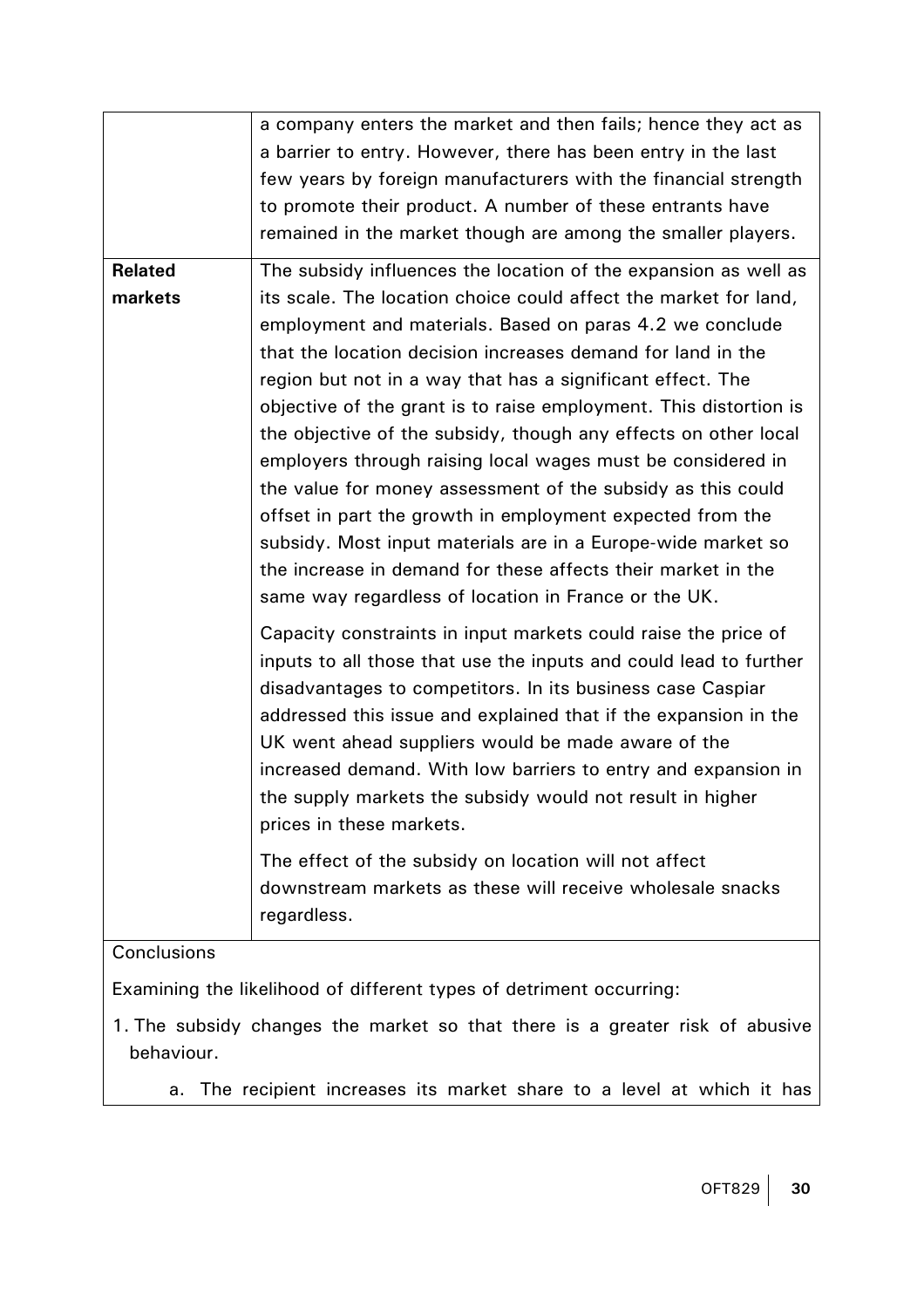power to behave independently of competitive pressures, allowing it to raise its prices profitably – **Unlikely. Subsidy recipient unlikely to achieve position of market power from subsidy offered.**

- b. There is consolidation amongst competitors to an extent that reduces competition or increases the risk of collusion – **Unlikely. Investment not large enough relative to market to cause major restructuring.**
- c. Entry barriers are raised that insulate the firms in the industry from competitive pressure - **Some effect likely. Repetition of subsidies in this market must deter entry without subsidy. This subsidy would reenforce this but effect may not be large relative to non-subsidy entry barriers.**
- 2. The subsidy undermines the mechanisms for ensuring efficiency in the market to an extent that,
	- a. Competitors are forced to exit the market or reduce their long-term investment in order to ensure their short-term survival – **Some effect likely. Although recipient is not biggest player in the market subsidy will increase its position relative to similar-sized competitors and may push these firms to apply different strategies such as focusing on select product lines rather than trying to compete on everything. This could be detrimental to competition amongst the fringe firms***.*
	- b. The subsidy recipient is under less financial pressure to be competitive, with the result that its underlying costs are rising relative to firms with similar inputs - **Some effect likely. The competitiveness of the market will reduce this but the subsidy reduces some of the pressure on Caspiar.**
	- c. An inefficient recipient is able to remain in the market –**Unlikely. Caspiar not losing market share rapidly.**
	- d. It is worthwhile for market participants to spend significant sums of money seeking out subsidies – **Some effect likely given the previous subsidies in the industry.**

The proposed subsidy is likely to reduce the efficiency of the market to a small degree. The risk of anti-competitive activity in the market will not increase by a